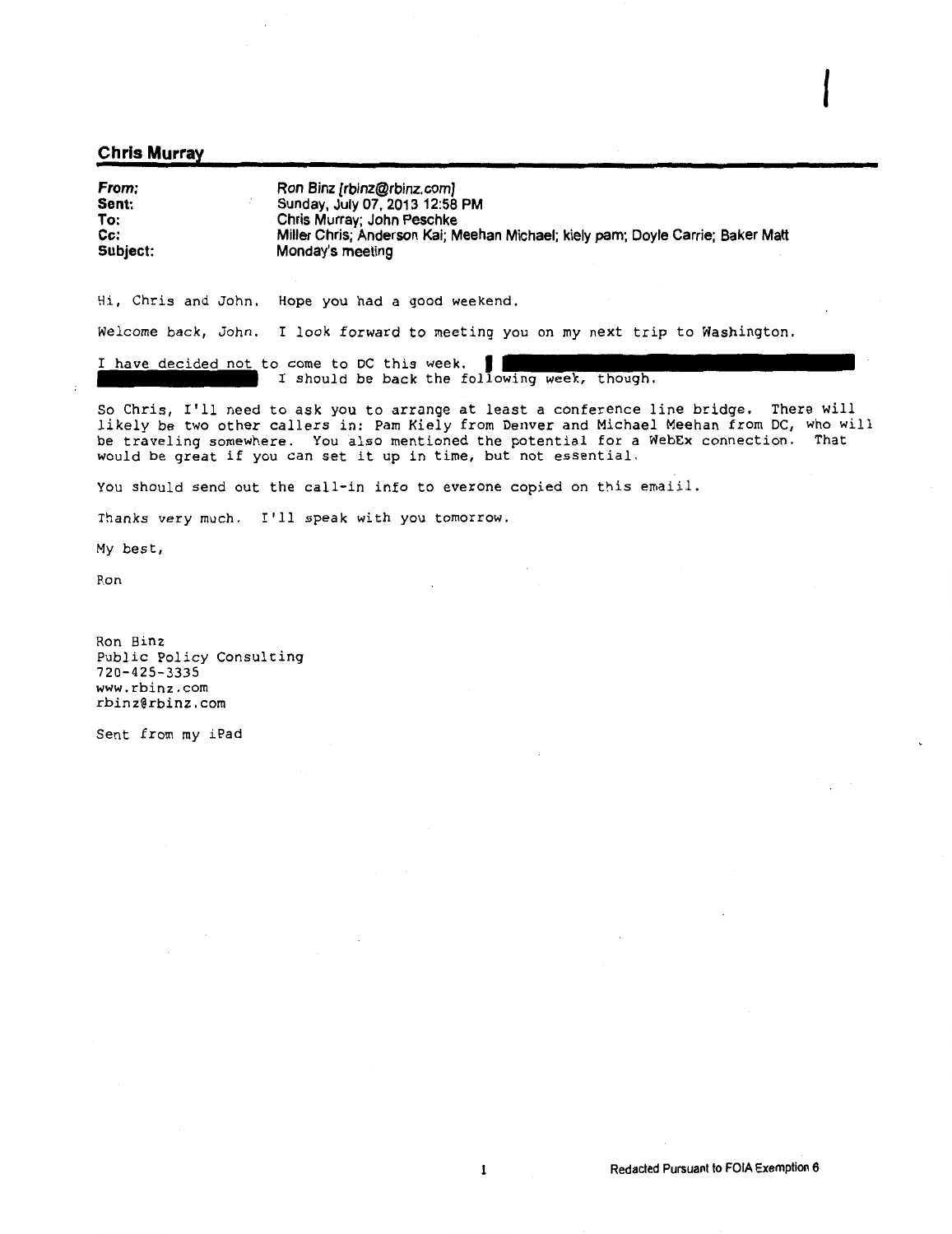

Andrea Spring sandrea.spring@ferc.gov>

# Nomination Mtg ·UPDATED INFO

2 massages

#### Chris Murray <chris.murray@ferc.gov> Mon, Jul 8, 2013 at 10:11 AM

To: Ron Binz <rbinz@rbinz.com>

Cc: Leonard Tao <Leonard.Tao@ferc.gov>, Andrea Spring <andrea.spring@ferc.gov>, John Peschke <John.Peschke@ferc.goV>, Jehmal Hudson <Jehmai.Hudson@ferc.goV>, Mary O'Drfscoll <Mary.O'Driscoll@ferc.goV>, Sandra Waldstein <sandra.waldstein@ferc.goV>, Chris Miller <cmiller@ajw-inc.com>, Anderson Kai <kanderson@cassidy.com>, Meehan Michael <mlchael@vennsq.com>, kiely pam <pam@pkstrateglesllc.com>, Doyle Carrie <carrfe@ef.org>, Baker Matt <MBaker@hewlett.org>, •stephens, Jeff" <Jeffrey M\_Stephens@who.eop.gov>, Miriam Clayton <miriam.clayton@ferc.gov>

Here is the logistical infonnation for today's meeting:

Time: 1:15pm-3:00pm (eastern)

For those attending In person: FERC headquarters 888 1st Street NE (Near Union Statlon/CNN) Room 11J-7 When you amive have security call x 8004 and someone will come down to escort you up.

#### For those on WebEx:

You should have receiwd your log-in info in a separate email.

#### For those on the phone (WebEx participants should dial in as well):

internal phone x 6888 within DC area 202-502-6888 Outside DC area 1-877-857-1347

Phone Meeting 10: 2973

#### Stephens, Jeff <Jeffrey M\_Stephens@who.eop.gov> Mon, Jul 8, 2013 at 1:29 PM

To: Chris Murray <chris.murray@ferc.gov>, Ron Binz <rbinz@rbinz.com>

. Cc: Leonard Tao <Leonard. Tao@ferc.goV>, Andrea Spring <andrea.spring@ferc.goV>, John Peschke <John.Peschke@ferc.gov>, Jehrnal Hudson <Jehmal.Hudson@ferc.gov>, Mary O'Driscoll <Mary.O'Driscoll@ferc.goV>, Sandra Waldsteln <sandra.waldsteln@ferc.goV>, Chris Miller <cmiller@ajw-inc.com>, Anderson Kai <kanderson@cassidy.com>, Meehan Michael <michael@yennsq.com>, kiely pam <pam@pkstrateglesllc.com>, Doyle Carrie <carrle@ef.org>, Baker Matt <MBaker@hewlett.org>, Miriam Clayton <mirlam.clayton@ferc.gov>

Per our call, I wanted to send around my contact information:

Jeffrey M. Stephens

Senior Confirmations Advisor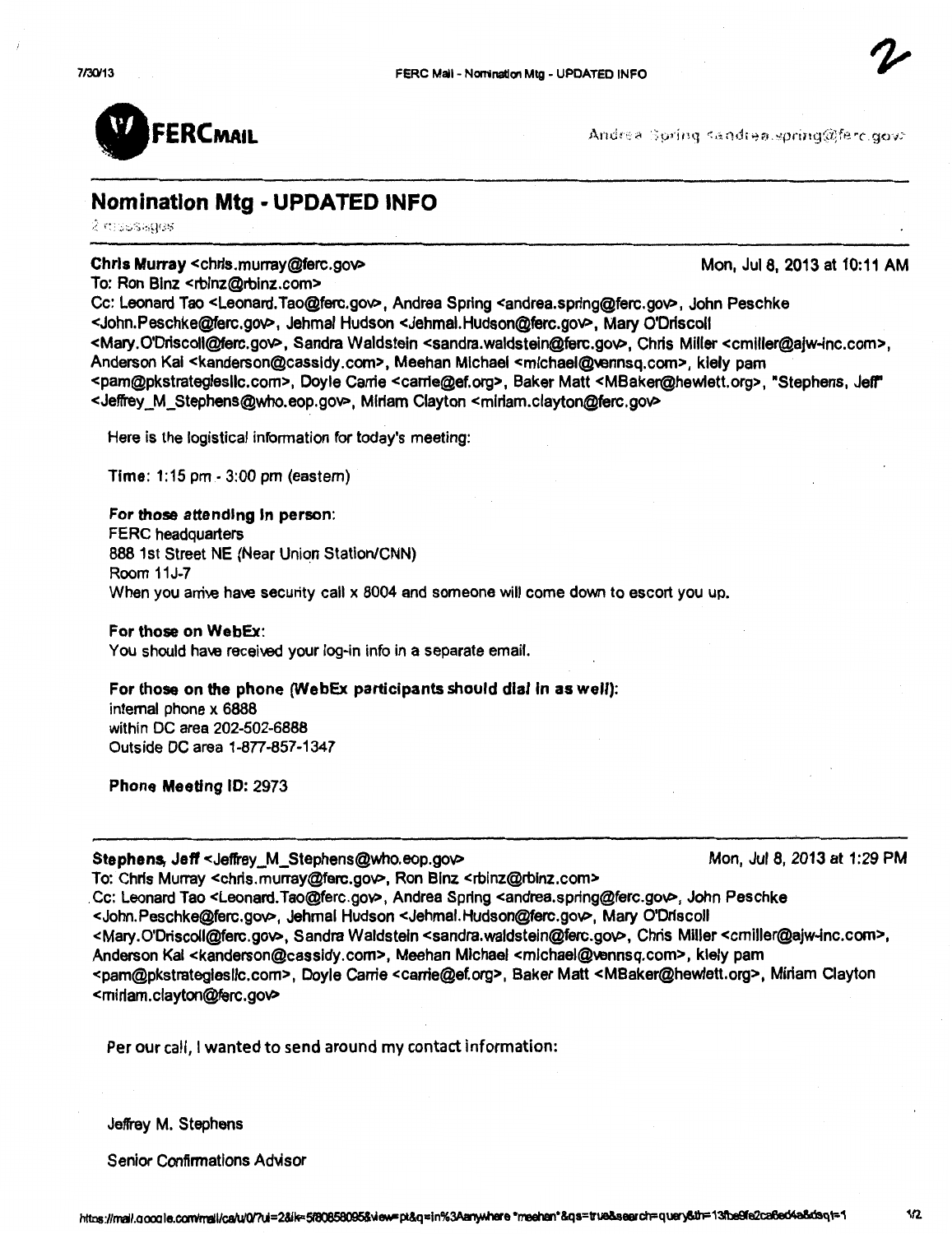Office of Legislative Affairs

The White House

jstephens@who.eop.gov

202-456-7878 (desk)

202-503-5407 (cell)

From: Chris Murray [mailto:chris.murray@ferc.gov] Sent: Monday, July 08, 2013 10:12 AM

To: Ron Blnz

Cc: Leonard Tao; Andrea Spring; John Peschke; Jehmal Hudson; Mary O'Driscoll; Sandra Waldstein; Chris Miller; Anderson Kai; Meehan Michael; klely pam; Doyle Carrie; Baker Matt; Stephens, Jeff; Miriam Clayton Subject: Nomination Mtg- UPDATED INFO

Here is the logistical information for today's meeting:

Time: 1:15 pm - 3:00 pm (eastem)

For those attending In person: FERC headquarters 888 1st Street NE (Near Union Station/CNN) Room 11J-7 When you anive have security call x 8004 and someone will come down to escort you up.

For those on WebEx:

You should have received your log-in info in a separate email.

For those on the phone (WebEx participants should dial In as well): internal phone x 6888

within DC area 202-502-6888

Outside DC area 1-877-857-1347

Phone Meeting ID: 2973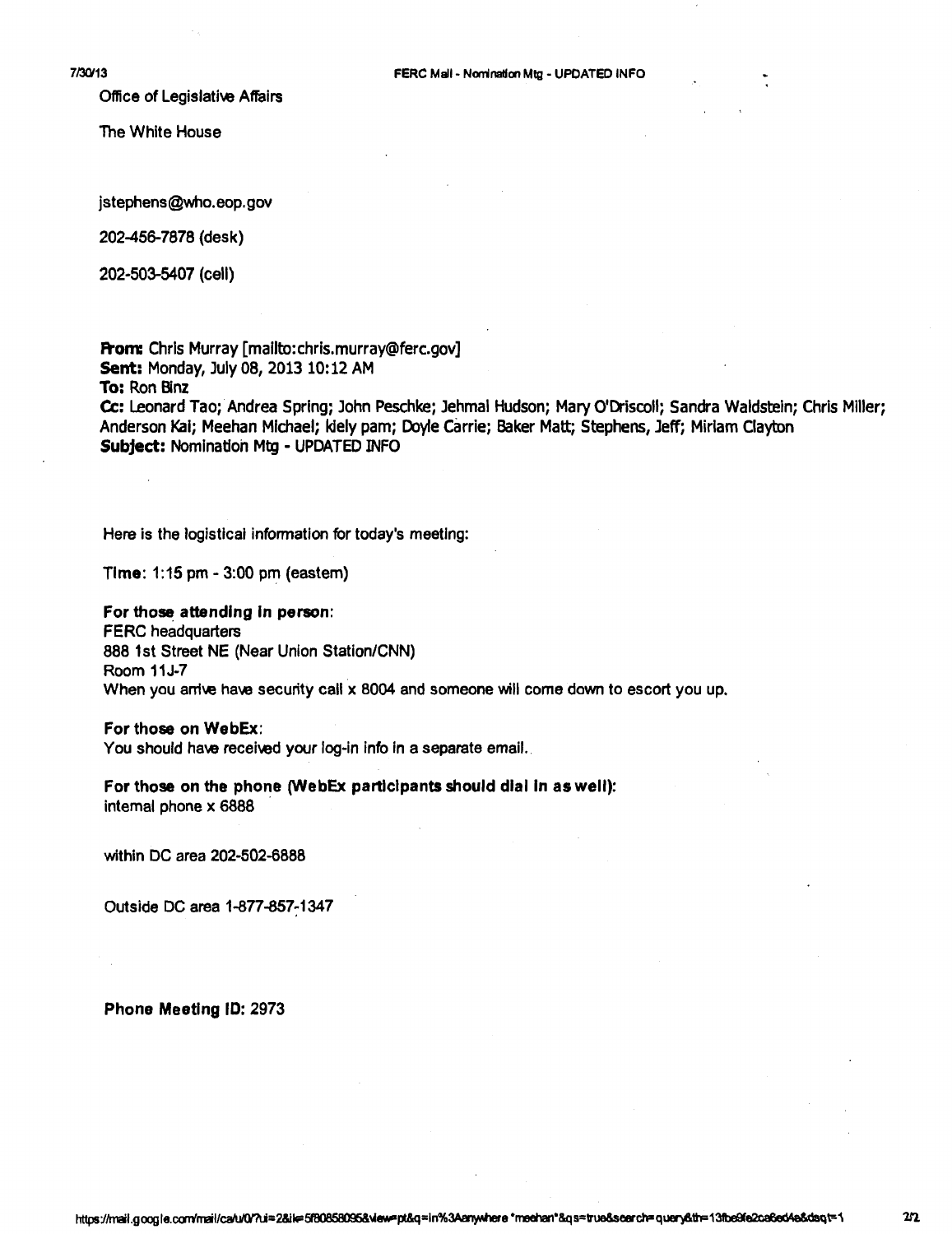#### Sandra Waldstein

| From:    | Stephens, Jeff                                                                                                                                                            |
|----------|---------------------------------------------------------------------------------------------------------------------------------------------------------------------------|
| Sent:    | Monday, July 08, 2013 1:29 PM                                                                                                                                             |
| To:      | Chris Murray; Ron Binz                                                                                                                                                    |
| Cc:      | Leonard Tao; Andrea Spring; John Peschke; Jehmal Hudson; Mary O'Driscoll; Sandra<br>Waldstein; Chris Miller; Anderson Kai; Meehan Michael; kiely pam; Doyle Carrie; Baker |
|          | Matt; Miriam Clayton                                                                                                                                                      |
| Subject: | RE: Nomination Mtg - UPDATED INFO                                                                                                                                         |

Per our call, I wanted to send around my contact information:

Jeffrey M. Stephens Senior Confirmations Advisor Office of Legislative Affairs The White House

jstephens@who.eop.gov 202-456-7878 (desk) 202-503-5407 (cell)

From: Chris Murray [mailto:chrjs.murray@ferc.qoy] Sent: Monday, July 08, 2013 10:12 AM To: Ron Blnz Cc: Leonard Tao; Andrea Spring; John Peschke; Jehmal Hudson; Mary O'Driscoll; Sandra Waldstein; Chris Miller; Anderson Kai; Meehan Michael; kiely pam; Doyle Carrie; Baker Matt; Stephens, Jeff; Miriam Clayton Subject: Nomination Mtg- UPDATED INFO

Here is the logistical information for today's meeting:

Time: 1:15 pm - 3:00 pm (eastern)

#### For those attending in person:

FERC headquarters 888 1st Street NE (Near Union Station/CNN) Room llJ-7 When you arrive have security call x 8004 and someone will come down to escort you up.

#### For those on WebEx:

You should have received your log-in info in a separate email.

For those on the phone (WebEx participants should dial in as well): internal phone x 6888 within DC area 202-502-6888 Outside DC area 1-877-857-1347

Phone Meeting ID: 2973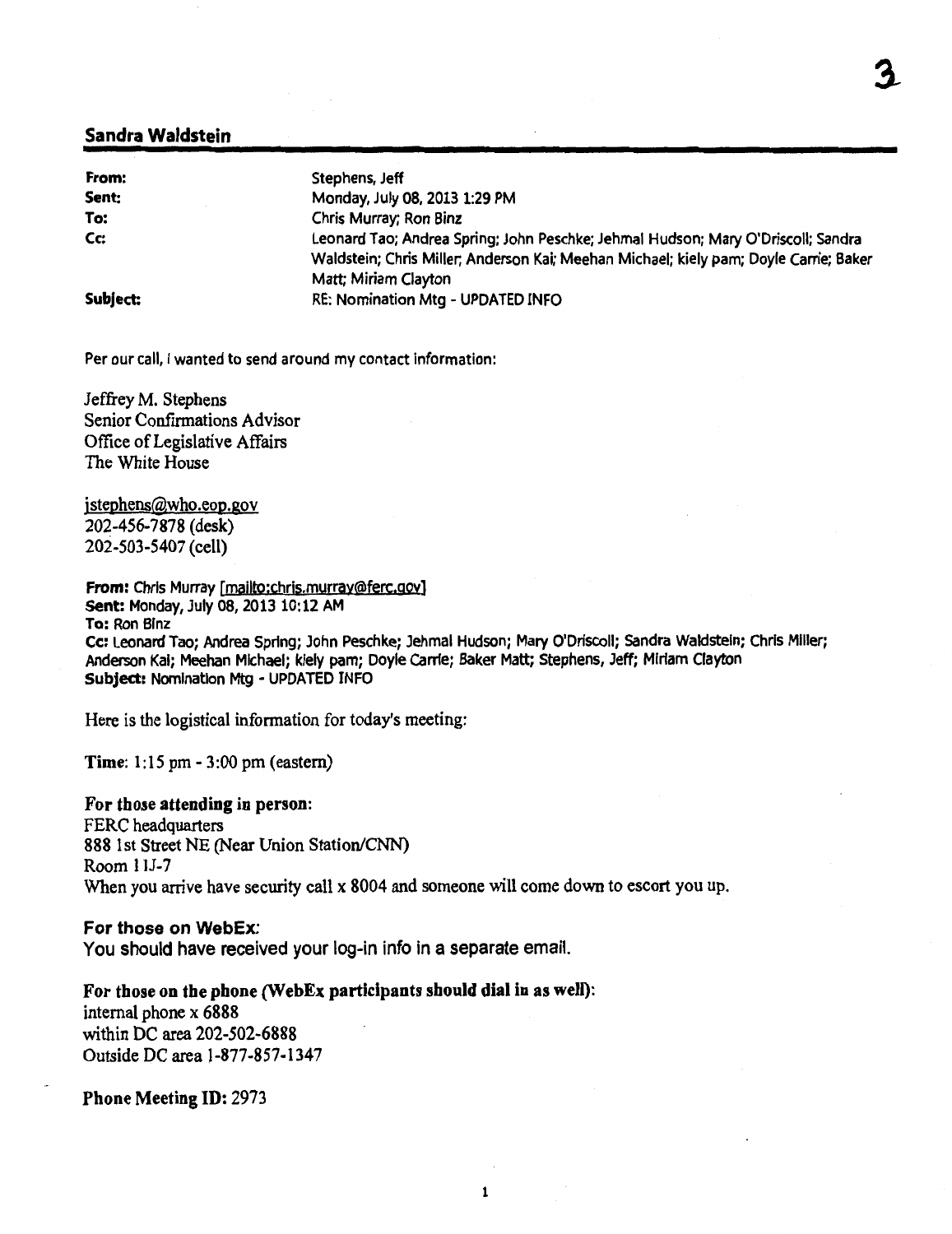#### Sandra Waldstein

| From:    | <b>Chris Murray</b>                                                                                                                                                                                               |
|----------|-------------------------------------------------------------------------------------------------------------------------------------------------------------------------------------------------------------------|
| Sent:    | Monday, July 08, 2013 10:12 AM                                                                                                                                                                                    |
| To:      | Ron Binz                                                                                                                                                                                                          |
| Cc:      | Leonard Tao; Andrea Spring; John Peschke; Jehmal Hudson; Mary O'Driscoll; Sandra<br>Waldstein; Chris Miller; Anderson Kai; Meehan Michael; kiely pam; Doyle Carrie; Baker<br>Matt; Stephens, Jeff; Miriam Clayton |
| Subject: | Nomination Mtg - UPDATED INFO                                                                                                                                                                                     |

Here is the logistical information for today's meeting:

Time: 1:15 pm - 3:00 pm (eastern)

#### For those attending in person:

FERC headquarters 888 1st Street NE (Near Union Station/CNN) Room llJ-7 When you arrive have security call x 8004 and someone will come down to escort you up.

#### For those on WebEx:

You should have received your log-in info in a separate email.

#### For those on the phone (WebEx participants should dial in as well):

internal phone x 6888 within DC area 202-502-6888 Outside DC area 1-877-857-1347

Phone Meeting ID: 2973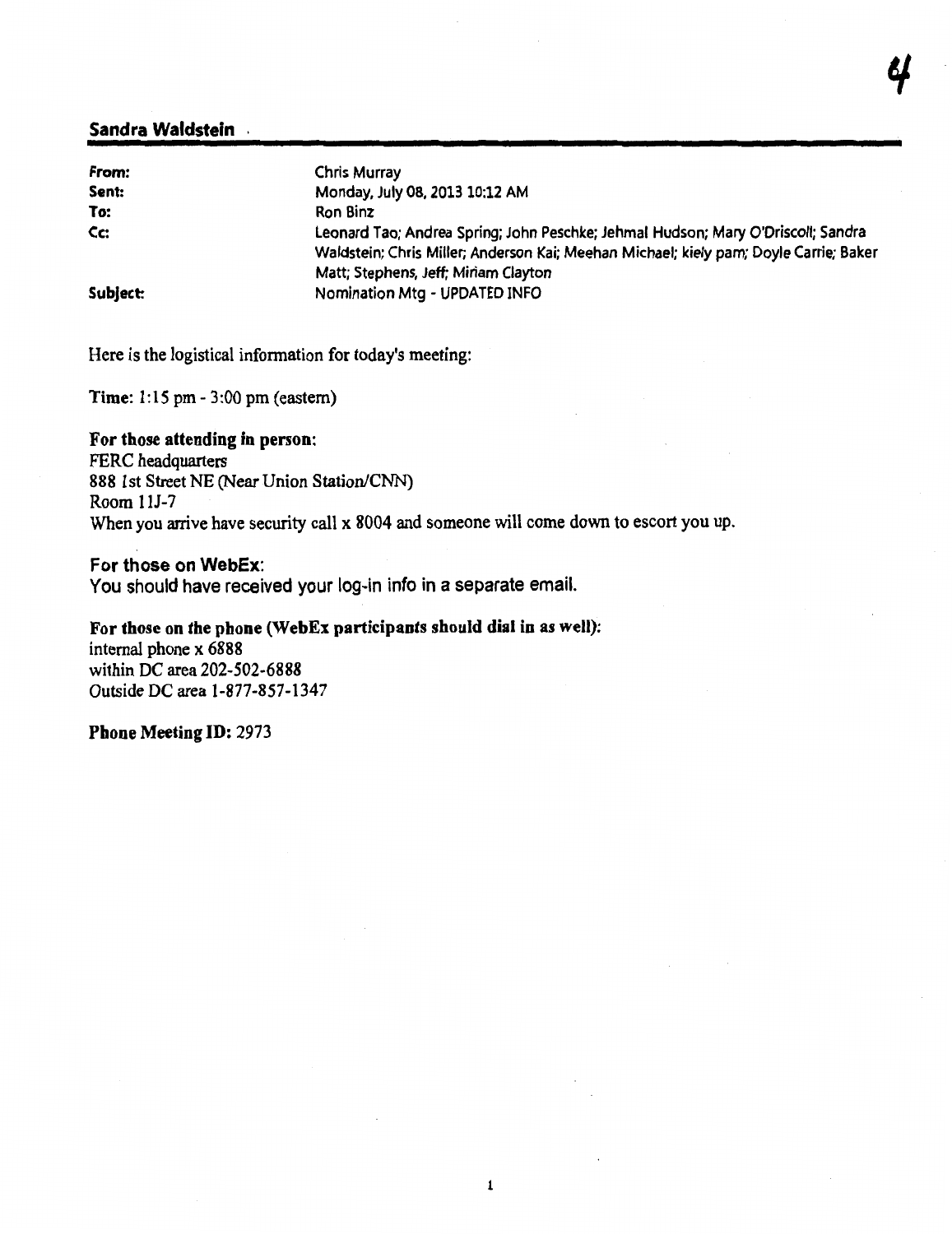#### FERC: Clean energy group taps PR firm to advocate for Blnz amid mounting attacks

Hannah Northey, E&E reporter

Published: Tuesday, July 23, 2013

Clean energy advocates have hired a Washington, D.C.-based public relations firm to advocate for President Obama's pick to head the Federal Energy Regulatory Commission and thwart increasing attacks trom Colorado's coal industry and free market groups.

Green Tach Action Fund, a San Francisco group that daacrlbea Itself ai a nonpartisan grant-making organization, has hired VennSquared Communications to advocate for Ron Binz as the next chairman of FERC.

If confirmed by the Senate, Binz would have a five-year term and replace Jon Wellingholf at the helm of the commission, which regulates the electric grid, gas pipelines, liquefied natural gas export terminals and hydroelectric projects.

Sarah Elliott, senior vice president of VennSquared, said in a statement that the action fund believes Binz's regulatory approach when he chaired the Colorado Public Utilities Commission from 2007 to 2011 was "sound" and that the group supports his nomination.

Blnz was not aware that the group had hired the firm and was not involved in selecting VermSquared, she added.

"Our support includes helping to make sure accurate information about Ron and his record are in the media as the Senate considers this important nomination," Elliott said.

Clean energy advocates are ramping up their efforts amid increasing criticism from Colorado's coal industry, Derver-based libertarian think tank Independence Institute and Washington, D.C., think tank American Tradition Institute, which have accused Binz of promoting the Obama administration's "wet on coal" (E&ENewa PM, July 18).

Those groups have pointed to Binz's work on Colorado's contentious "Clean Air, Clean Jobs" legislation while leading the Colorado PUC, an effort that prompted Xcel Energy inc. to shutter coal plants in the Denver area on then-Gov. Bill Ritter's (D) watch.

Just how much muscle the Green Tech Action Fund has is unclear.

The group was most recently involved in pushing a proposal on Michigan's state ballot that would have raised the state's renewable energy standard to 25 percent by 2025. The proposal, which has since failed, pitted utilities, chambers of commerce and their allies against environmentalists, public health advocates, faith groups and national organizations like the action fund (ClimateWire, Oct. 12, 2012).

5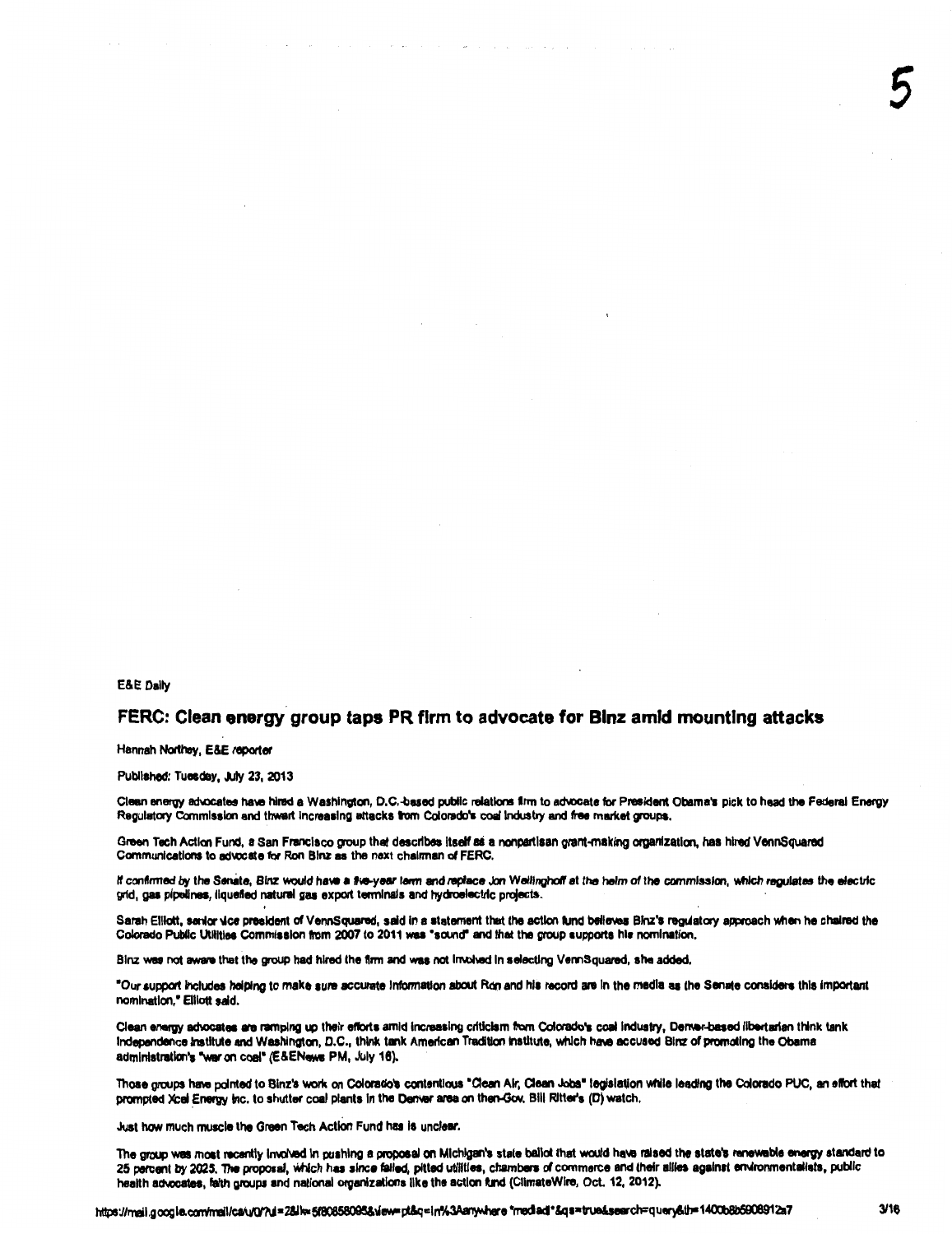#### 7/30/13 FERC Mail - july 23 newsclips

It also remains unclear how the groups' messaging wars will play out on Capitol Hill and at Binz's hearing before the Senate Energy and Natural Resources Committee, which will likely take place after the August break.

Binz has secured the support of a number of large utilities and Democrats, but Sen. Lisa Murkowski of Alaska, the ranking Republican on the Energy and Natural Resources Committee, has vowed to "carefully consider" his qualifications.

"Binz has been a public figure since 1984, so there's plenty of material to review," Robert Dillon, a spokesman for the senator, said in a statement. "The chalman of FERC must have a record of balance, falmess and judicial temperament. And he must be willing to recognize and accept the commission's distinct role. •

Return to Top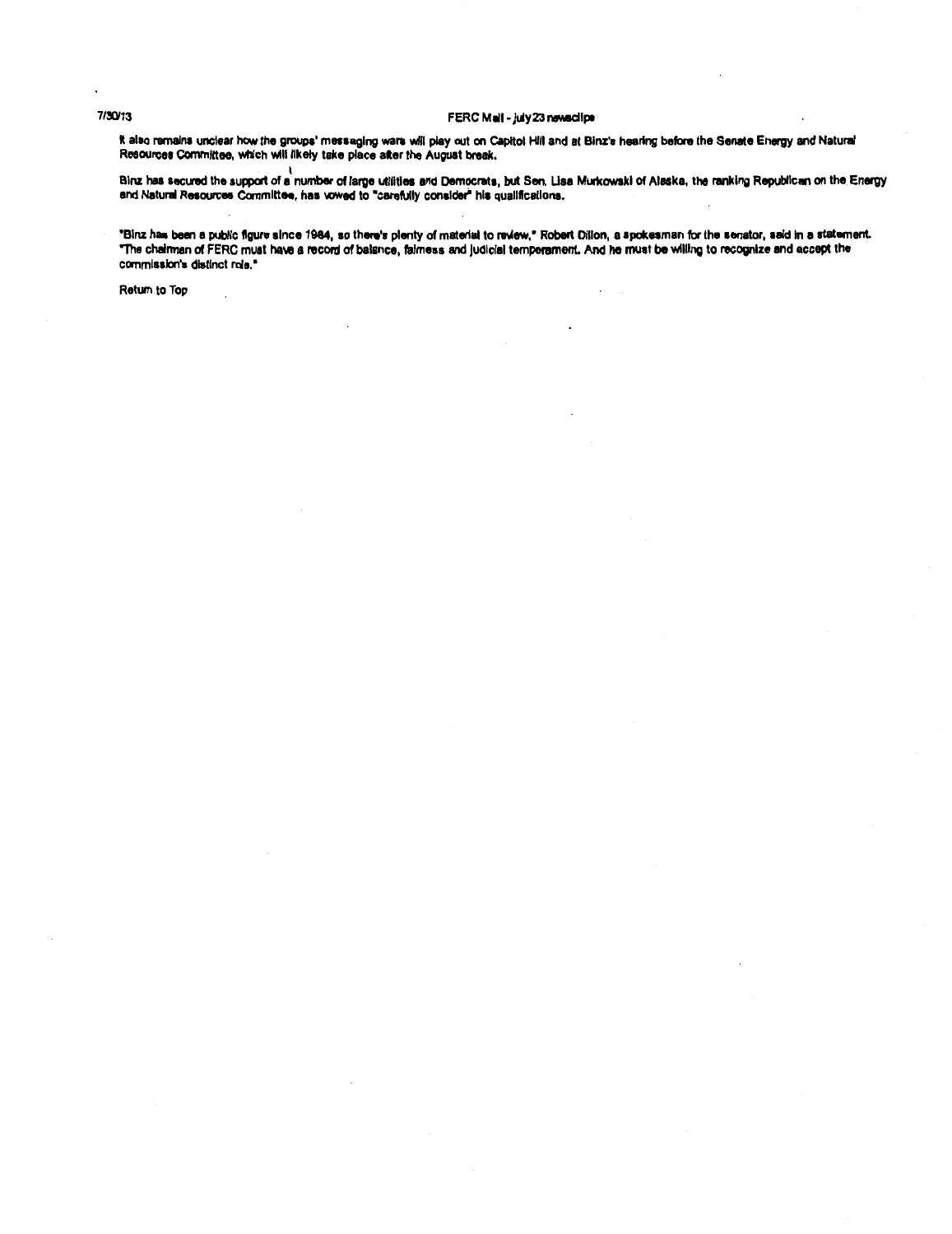The Energy Cally

July 24, 2013

#### Utility CEOs on board for PR push for FERC chair nominee

BY JEFF BEATTIE

In an unusual effort that may signal anxiety about potential opposition in the Senate to the nomination, a clean tech advocacy group has hired a Washington, D.C.-based public relations firm to highlight support for the nomination of former Colorado energy regulator Ron Blnz for chairman of the Federal Energy Regulatory Commission.

Minutes after Blnz was nominated for FERC chairman June 27, Venn Squared Communications shot emails to reporters with sevaral endorsements of Binz, including from the chief executive officers of Xcel Energy, which has extensive operations in Colorado, and New Jersey-based Public Service Enterprise Group-both big utilities that routinely have business before FERC.

Also endorsing Blnz was Lola Spradley, former Republican speaker of the Colorado House of Representatives, who said Blnz's "expertise and leadership proved critical to advance a balanced approach in Colorado. He will be an excellent addition to FERC.<sup>\*</sup>

The endorsements could be useful to Binz--a green-leaning Democratic appointes---in warding off attacks from GOP and coal-triendly senators who might be unhappy with Blnz's efforts in Colorado supporting closure of some of Xcel's coal plants.

No senator has raised any questions about the PR effort for Blnz, but it surprised some FERC watchers, who say they do not recall such visible public relations work backing a FERC nominee. Some have also wondered who is footing the bill for the work of Venn Squared Communications on behalf of Blnz's nomination.

Tums out it is the Green Tech Action Fund (GTAF), which calls itself a non-partisan, tax-exempt grant-making organization "affiliated with" the Energy Foundation, a San Francisco-based partnership of several large foundations that back green energy and energy efficiency initiatives.

While the Energy Foundation is a 501 c(3) non-profit under Internal Revenue Service rules, which limits its ability do advocacy work, the Green Tech Action Fund is a 501c(4) organization, a class of non-profits that can advocate more freely.

In a statement Monday, the Green Tech Action Fund said it "believes that Ron Binz's regulatory approach as chairman of the Colorado Public Utilities Commission was sound and we support President Obama's decision to nominate him to be the next chairman of FERC.

"Our support includes helping to make sure accurate information about Ron and his record are in the media as the Senate considers this important nomination. GTAF Is a 501c (4) organization that aupporta clean energy policy."

Among the Energy Foundation's board members are Mark Burget, executive vice president and North American regional director of The Nature Conservancy; William Ruckelshaus, Environmental Protection Agency administrator under President Ronald Reagan; and former Colorado Gov. Bill Ritter (D), who appointed Binz to the Colorado PUC and later hired Binz at the Center for the New Energy Economy at Colorado State University, where Ritter is the director.

It is routine for companies, trade groups and interest groups to lobby quietly for favored government nominees. What could spark questions, however, Is support for a nominee from a firm or interest group that might later be subject to regulatory rulings by the nominee.

Blnz has been nominated to replace current FERC Chalnnan Jon Welllngholr, and the two share strong aupport for renewable anergy and energy efficiency. Binz also has been outspoken on the need for U.S. policymakers to begin curbing greenhouse gas emissions to combat climate change a goal President Obama pledged to puraue In a major June speech.

However, there are signs that Blnz could face tough questioning from some Republicans and coal-country senators at his confirmation hearing before the Senate Energy and Natural Resources Committee, which will likely take place In September, a spokesman for committee Chairman Ron Wyden ([).Ore.) saki Tuesday.

Binz angered the coal industry in 2010 by helping shape a state law requiring Xcel Energy and other utilities in the state to retrofit, repower or shutter much of their coal-fired generation to reduce regional haze pollution. Although the Colorado Mining Association moved to have Binz recuse himself from subaaquent related PUC proceedlnga, the PUC rejected the motion and the decision was upheld by a state appeals court.

However, that criticism could be substantially undercut by the endorsements given to Binz by Xcel Energy Chairman, President and CEO Ben Fowke. In the press release issued by Venn Squared Communications, Fowke said Binz as Colorado PUC chairman "demonstrated his leadership with foresight and a willingness to evolve regulatory compacts to deliver pragmatic solutions."

Ralph Izzo, chairman and president of Pubilc Service Enterprise Group, praised Blnz in the Venn Squared press release for his work in Colorado,

saying he "showed a willingness to work with diverse groups and elected officials of both parties to develop and implement commonsense legislation."

However, Binz may be grilled by Republican senators over his outspoken support in the past for government action to cut carbon emissions.

https://mail.google.com/mail/ca/u/0/?ui=2&lk=5f80858095&view=lg&rreg=14010bbf&b73Bbe3 7122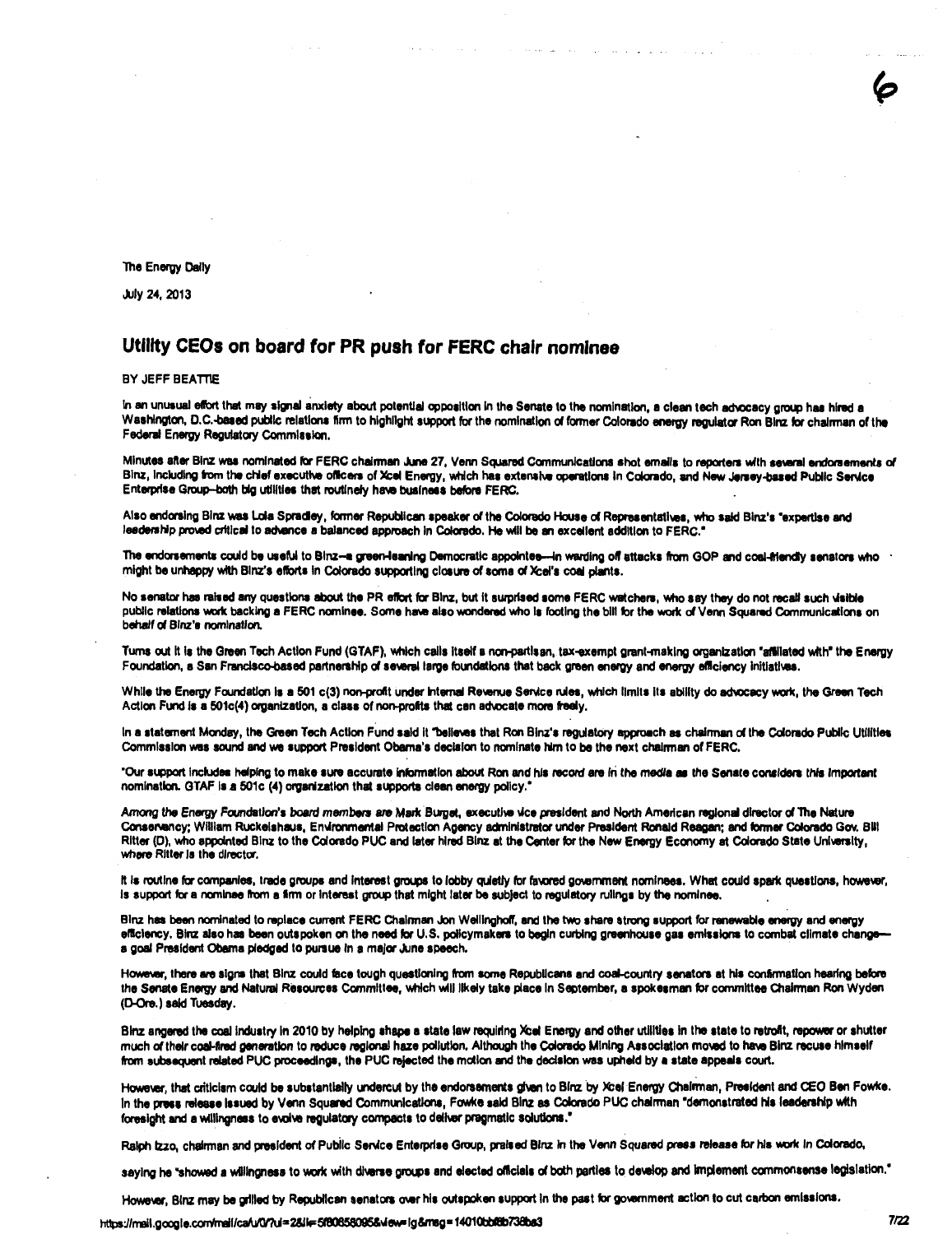#### 7/30/13 FERC Mail - July 24 newsclips

In a 2010 op-ed in IHS The Energy Daily, Binz called for a "cap-and-innovate" system to cut carbon dioxide (CO2) emission from electric utilities. His proposal would allocate CO2 allowances to utilities for free and then slowly reduce the allowances to force utilities to find cost-effective ways to lower emissions.

He also suggested creating a \$4 per metric ton "research tax" on CO2 emissions to generate about \$10 billion for research and development on carbon capture and sequestration technology, renewables and energy storage. The research tax would raise U.S. electric rates by less than 3 percent, Blnz wrote.

Sen. Lisa Murkowski (Alaska), ranking Republican on energy committee, issued a decidedly cool staternent on Blnz' nomination after it was announced, saying she would "carefully consider the nominee's qualifications and fitness to serve - not only as commissioner, but also as chair."

Binz also faces the risk of losing key Democratic senators on the energy committee, most notably Sen. Joe Manchin (D-W, Va.), who has been among the loudest voices assaling Obama for climate policies and regulatory actions hurting the coal industry.

However, Manchin will feel pressure to support his party's nominee for FERC chair, and he has stayed mum on Binz's nomination thus far.

Sen. Mary Landrieu (D-La.), another Democratic committee member who generally supports fossil fuel industries, also has not tipped her hand on Blnz's nomination.

Return to Top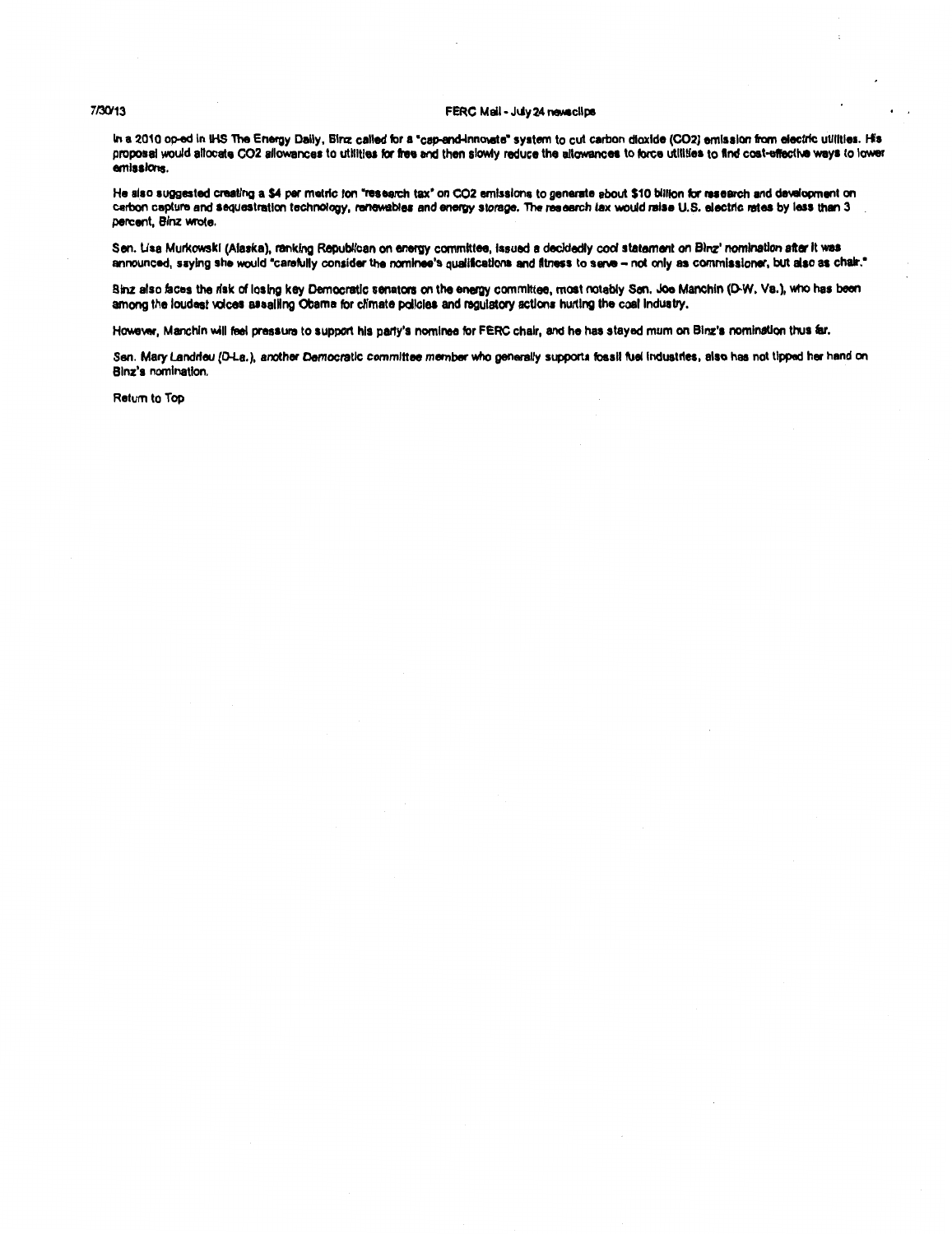

# **Re: URGENT -- please review Binz bio for any final changes**

**John Peschke** <john.peschke@ferc.goV> To: rbinz@rbinz.com, chris.murray@ferc.gov

Wed, Jul10, 2013 at 6:28AM

Thanks.

**From:** Ron Binz [mailto:rbinz@rbinz.com] **Sent:** Wednesday, July 10, 2013 12:28 AM **To:** Chris Murray (chris.murray@ferc.gov) <chris.murray@ferc.gov>; John Peschke (john.peschke@ferc.gov) <john.peschke@ferc.gov> **Subject:** FW: URGENT -- please review Binz bio for any final changes

.<br>Antonio della contrata di contrata di contrata di contrata di contrata di contrata di contrata di contrata di

Chris and John, both Chris Miller and Kai Anderson signed off on the Binz Bio document. Apparently we will have no further edits. Please convey everything to the Committee whenever you're ready.

Thanks.

Ron

Ron Binz

Public Policy Consulting

333 Eudora

Demer, CO 80220-5721

720-425-3335

rbinz@rbinz.com

www. rbinz.com

**From:** Ron Binz **Sent:** Tuesday, July 09, 2013 10:09 PM **To:** Anderson, Kai (WAS-CAS) **Subjett:** Re: URGENT-- please review Binz bio for any final changes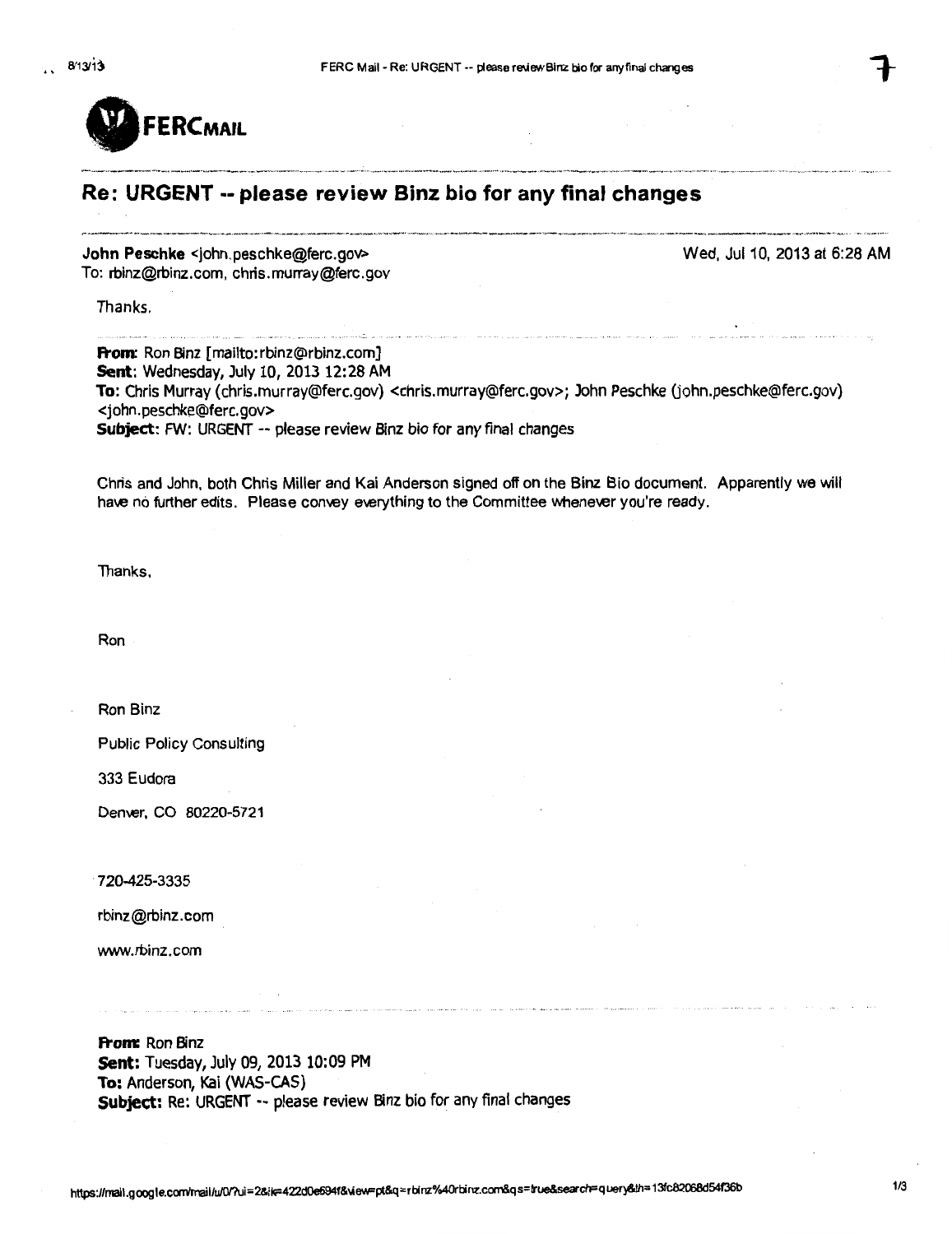Thanks, Kai.

Ron Binz

Public Policy Consulting

720425-3335

www.rbinz.com

rbinz@rbinz.com

Sent from my iPad

On Jul 9, 2013, at 9:45 PM, "Anderson, Kai (WAS-CAS)" <kanderson@cassidy.com> wrote:

Good here.

**From: Ron Binz <rbinz@rbinz.com> Date: Tuesday, July 9, 2013 4:07 PM To:** Carrie Doyle <carrie@ef.org>, Chris Miller <cmiller@ajw-inc.com>, Kai Anderson <KAnderson@cassidy.com>, "MBaker@hewlett.org" <MBaker@hewlett.org>, Michael Meehan <michael@vennsq.com>, Pam <pam@pkstrategiesllc.com> Cc: "MBaker@hewlett.org" <MBaker@hewlett.org> **Subject: RE: URGENT - please review Binz bio for any final changes** 

.<br>The considerable and an and the material consideration and the state of the state of the second semi-material material material of the state and the

And now for the attachment.

Ron Binz

Public Policy Consulting

333 Eudora

Denver, CO 80220-5721

720425-3335

rbinz@rbinz. com

www.rbinz.com

**From:** Ron Binz **Sent:** Tuesday, July 09, 2013 2:07 PM **To:** Carrie Doyle (carrie@ef.org); Chris Miller; Kai Anderson; MBaker@hewlett.org; Michael

ה הוכר מה הרחבים המצרי צומני השפוט מורכבים? ההופצת המשפח בצעים בשמצורת צומני השברים. אם הוצב הוכרין הוכרים היה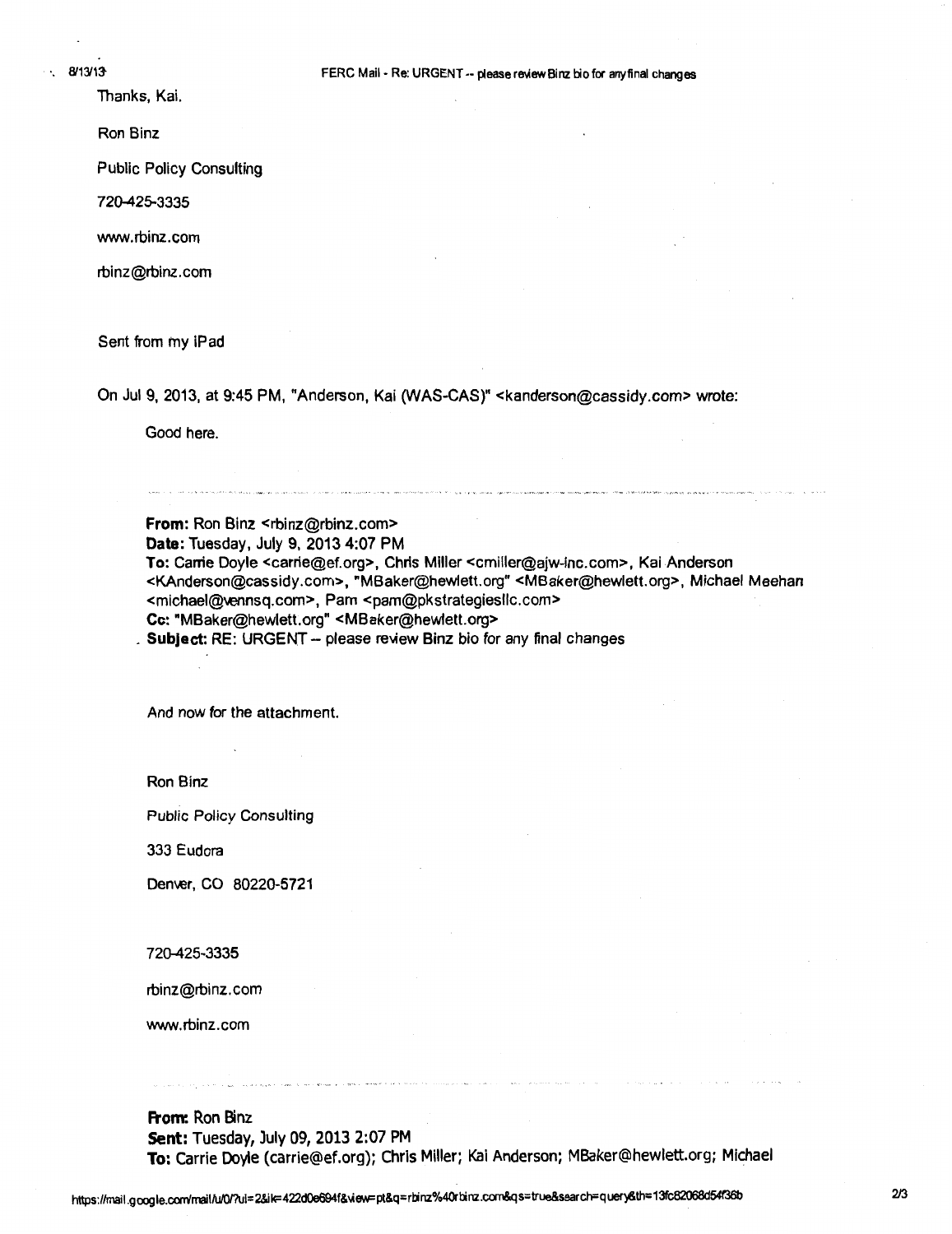Meehan; pam kiely (pam@pkstrategiesllc.com) Cc: MBaker@hewlett. org **Subject:** URGENT -- please review Binz bio for any final changes Importance: High

Team, attached is the proposed one-page bio that will be sent to the Senate ENR Committee. Please look this over quickly TODAY and give me any feedback. Chris Murray and John Peschke at the FERC need a final version for inclusion in my package, which should go to the Committee tomorrow.

Thanks. Sorry for the short notice.

Ron

Ron Binz

Public Policy Consulting

333 Eudora

Denver, CO 80220-5721

720-425-3335

rbinz@rbinz. com

www.rbinz.com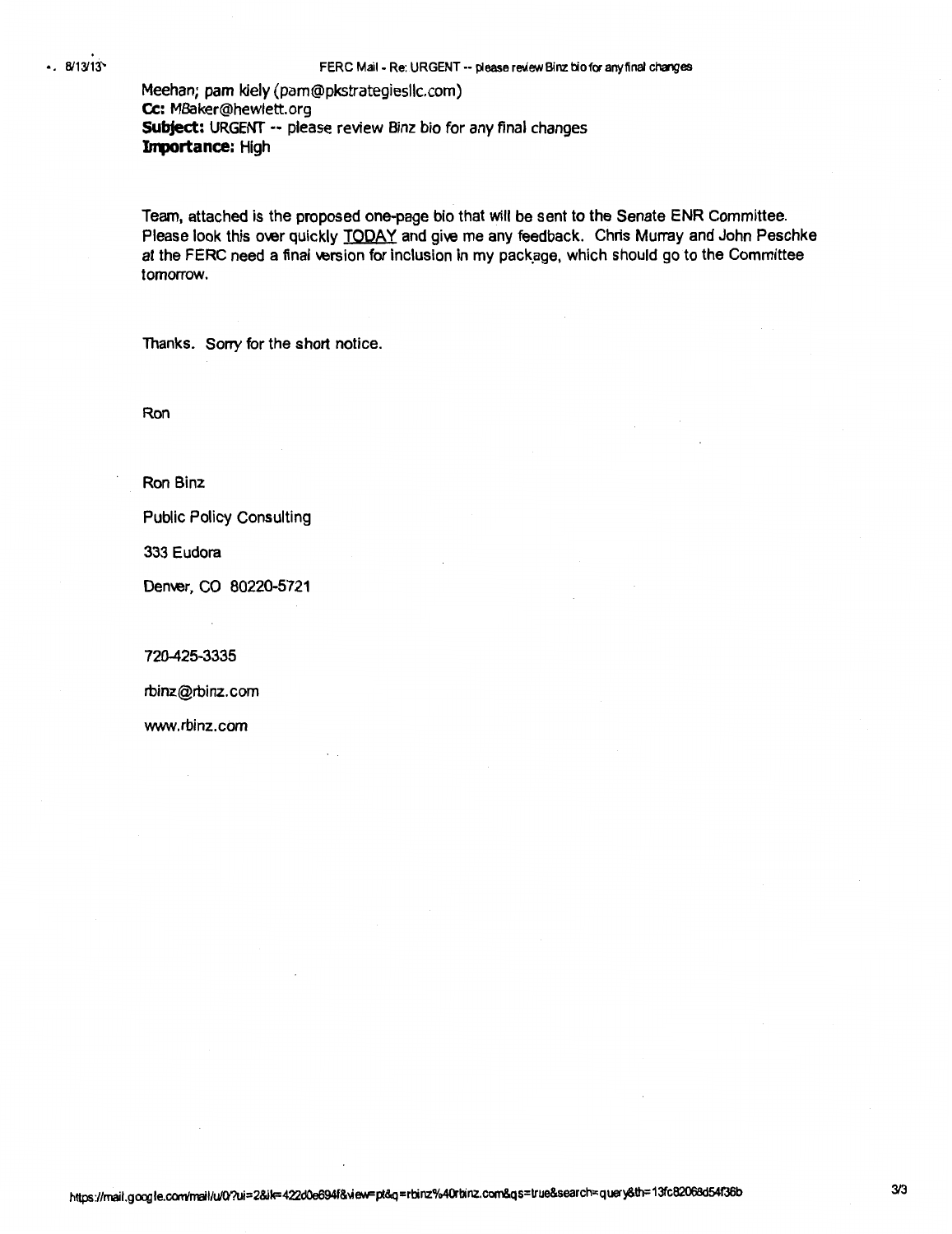

# **Re: Wed Hill mtg**

Mon, Jul 8, 2013 at 7:10 PM

**Chris Murray** <chris.murray@ferc.goV> To: rbinz@rbinz.com Cc: John.Peschke@ferc.gov

Yes, possible. Sean said if you are interested to email him directly and he'll make the Denver arrangements for you.

sean\_babington@bennet.senate.gov

**Froni:** Ron Binz [mailto:rbinz@rbinz.com] **Sent:** Monday, July 08, *2013* 07:05 PM **To:** Chris Murray <chris.murray@ferc.gov> **Subject:** RE: Wed Hill mtg

I haven't checked with Bennet's office yet. Do know that's a possibility? Did Sean offer that?

Ron

Ron Binz

Public Policy Consulting

333 Eudora

Denver, CO 80220-5721

720-425-3335

rbinz@rbinz.com

www.rbinz.com

**From:** Chris Murray [mailto:chris.murray@ferc.gov] **Sent:** Monday, July 08, 2013 5:04PM **To:** Ron Binz **Cc:** John.Peschke@ferc.gov **Subject:** Re: Wed Hill mtg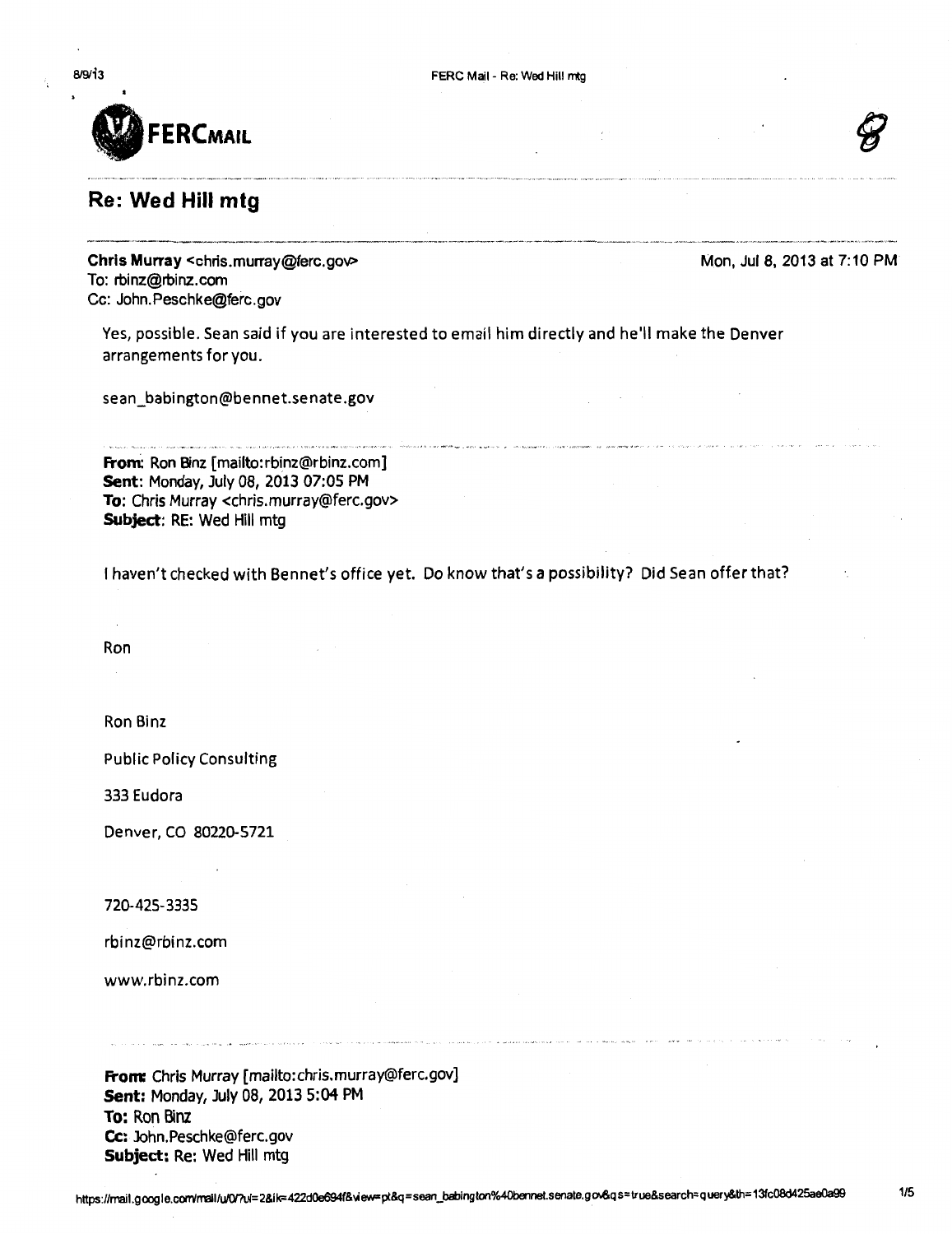To clarify, you'd like to call-in, vs. videoconference at 9:30your time from Bennet' Denver office?

**From:** Ron Binz [mailto:rbinz@rbinz.com] **Sent:** Monday, July 08, 2013 06:53 PM **To:** John Peschke <john.peschke@ferc.gov> Cc: Chris Murray <chris.murray@ferc.gov>; Chris Miller <cmiller@ajw-inc.com>; Kai Anderson < KAnderson@cassldy .com> **Subject:** RE: Wed Hill mtg

Thanks, John. I will call into the meeting on Wednesday. I'll watch for the call-in info.

Assuming we can get some member meetings next week, I will be in DC Monday PM-Thursday PM. I'll send you and Chris my itinerary once it's final. I plan to book other meetings, but will obviously work around anything you arrange with the Committee members. So please schedule at will.

Where is the OGE letter? Anything I can do to move this along?

Thanks,

Ron

Ron Binz

Public Policy Consulting

333 Eudora

Denver, CO 8022D-5721

72D-425-3335

rbinz@rbinz.com

www.rbinz.com

**From:** John Peschke [mailto:john.peschke@ferc.gov) **Sent: Monday, July 08, 2013 3:29 PM To:** Ron Blnz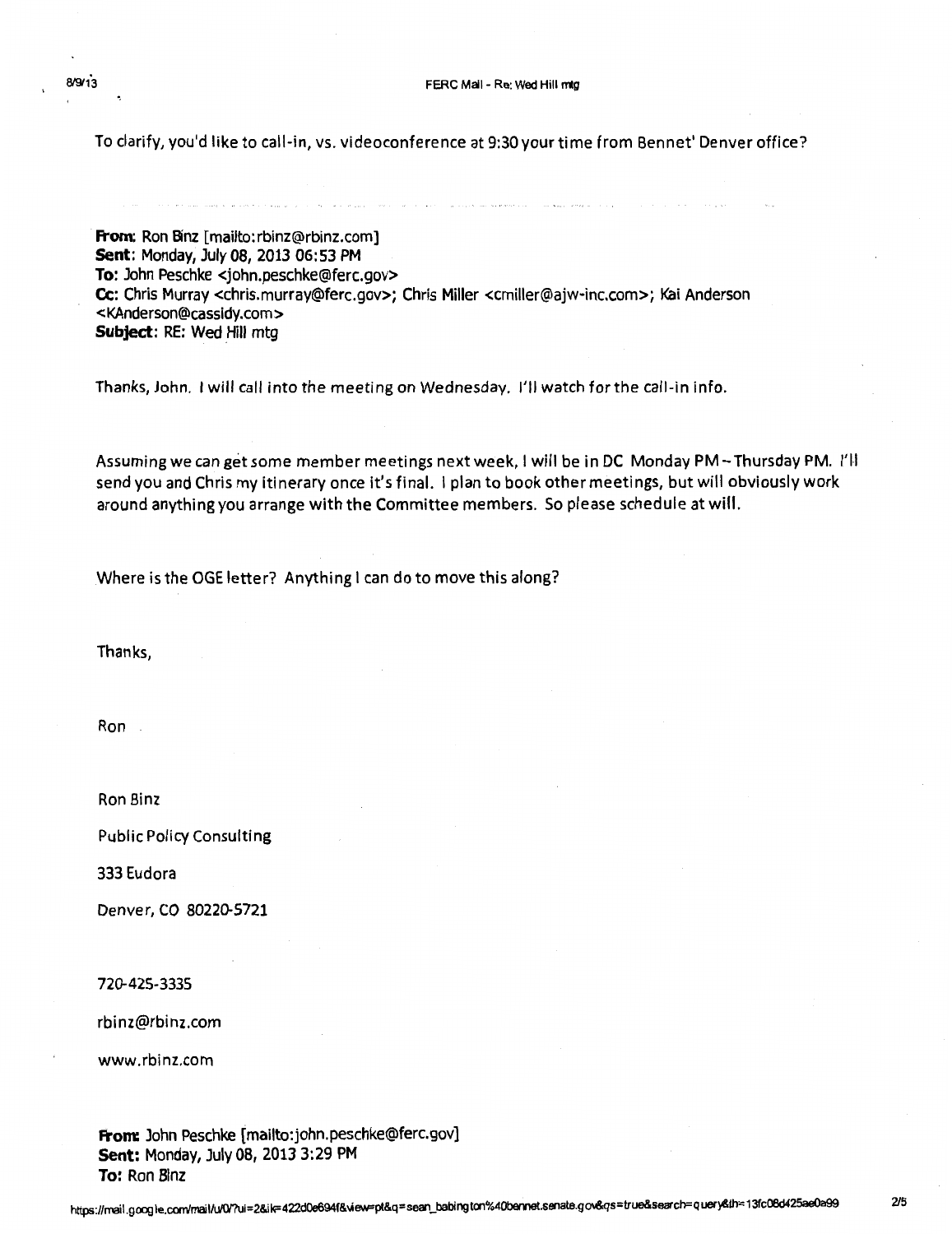Cc: Chris Murray **Subject:** Re: Wed Hill mtg

**Ron,the Wednesday meeting/call is at 11:30 am EDT.** 

**As far as member meetings next week, we might be able to get some meetings with your supporters. As far as the Committee is concerned I am hoping to get the letter from OGE which will complete our package and get it to the Committee ASAP. I plan to ask for prompt meetings with Chairman Wyden and Ranking member Murkowski. If I can nail those down then I'll start working on meetings with other members of the committee. We'll keep you posted on progress.** 

On Mon, Jul 8, 2013 at 5:08 PM, Ron Binz <rbinz@rbinz.com> wrote:

Hi, Chris and John. Sorry I had to jump off the call. I accidentally hit the switch on my phone, not intending to leave without thanking you for the call.

I thought the call went well. We probably will need to do a similar call now and then to ensure that all information is shared around.

Do you know the time of the Wednesday meeting? I've got a luncheon meeting scheduled with three folks from Xcel and I'd really like to keep that. It's at 2:15-3:30 Eastern.

I need to make travel plans, assuming I'm returning to DC next week. What are the prospects that we will get some meetings on the Hill? I've got another list of visits I need to make next week, as well.

Ron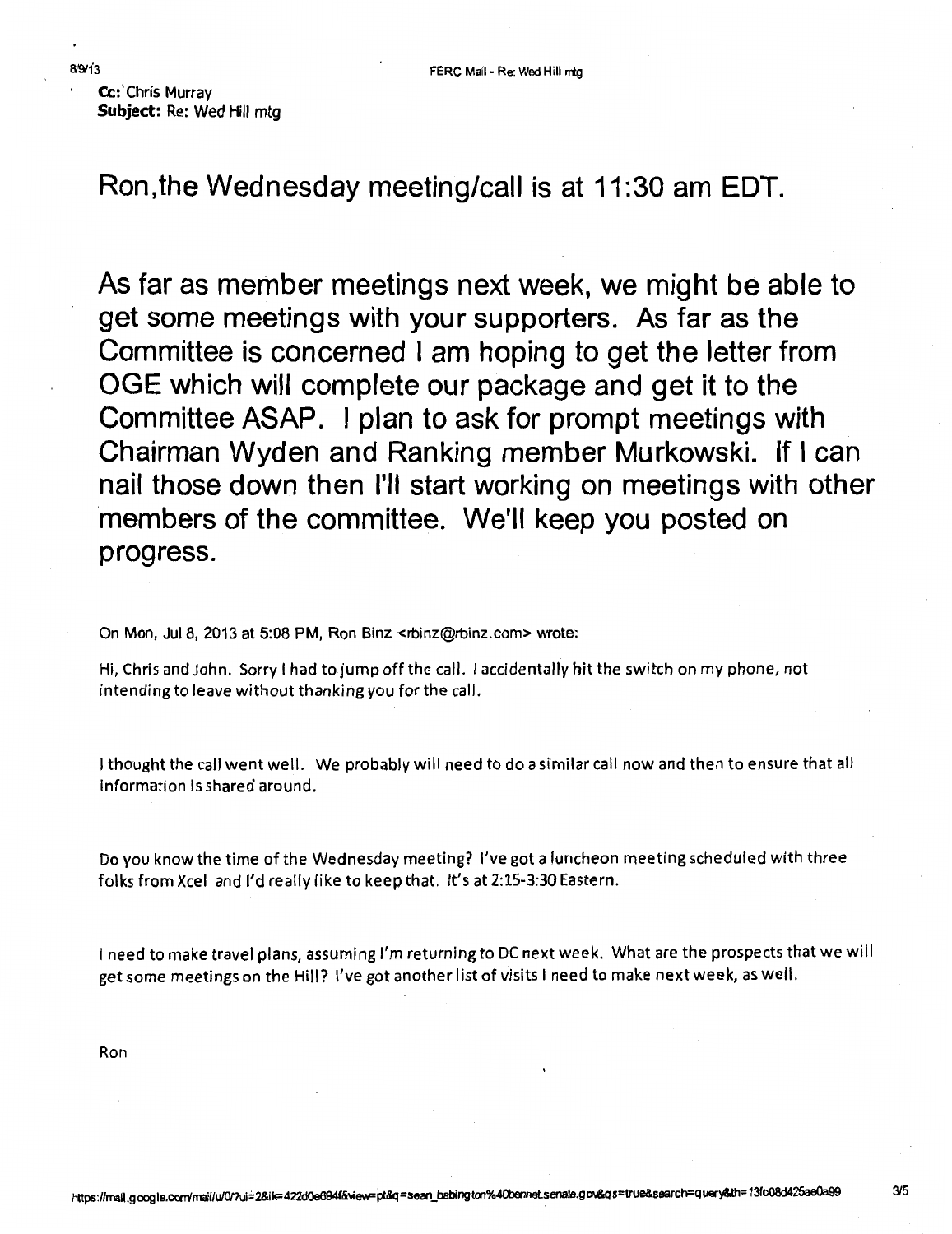Ron Binz

Public Policy Consulting

333 Eudora

Denver, CO 80220-5721

720-425-3335

rbinz@rbinz.com

www .rbinz.com

**From:** Chris Murray [mailto:chris.murray@ferc.gov] **Sent:** Monday, July 08, 2013 3:01 PM **To:** Ron Binz Cc: John Peschke **Subject:** Wed Hill mtg

Sen. Bennet's staffer Sean Babington is hosting the Wed. meeting and he has im1ted Wendy (Udall) and Alex (Reid) along with Kai, Michael Meehan, and FERC staff (me, John, maybe Len).

If you are interested and able, Sean would likely be able to videoconference you into the DC office if you go to Sen. Bennet's Denver office, which is near the State Capitol. That way everyone could see one another during the meeting.

If you are interested, send Sean an email at sean\_babington@bennet.senate.govto get the ball rolling on both the DC and Denver ends.

-Chris

P.S. How did you think today's meeting went? Do you need anything from us before Wednesday?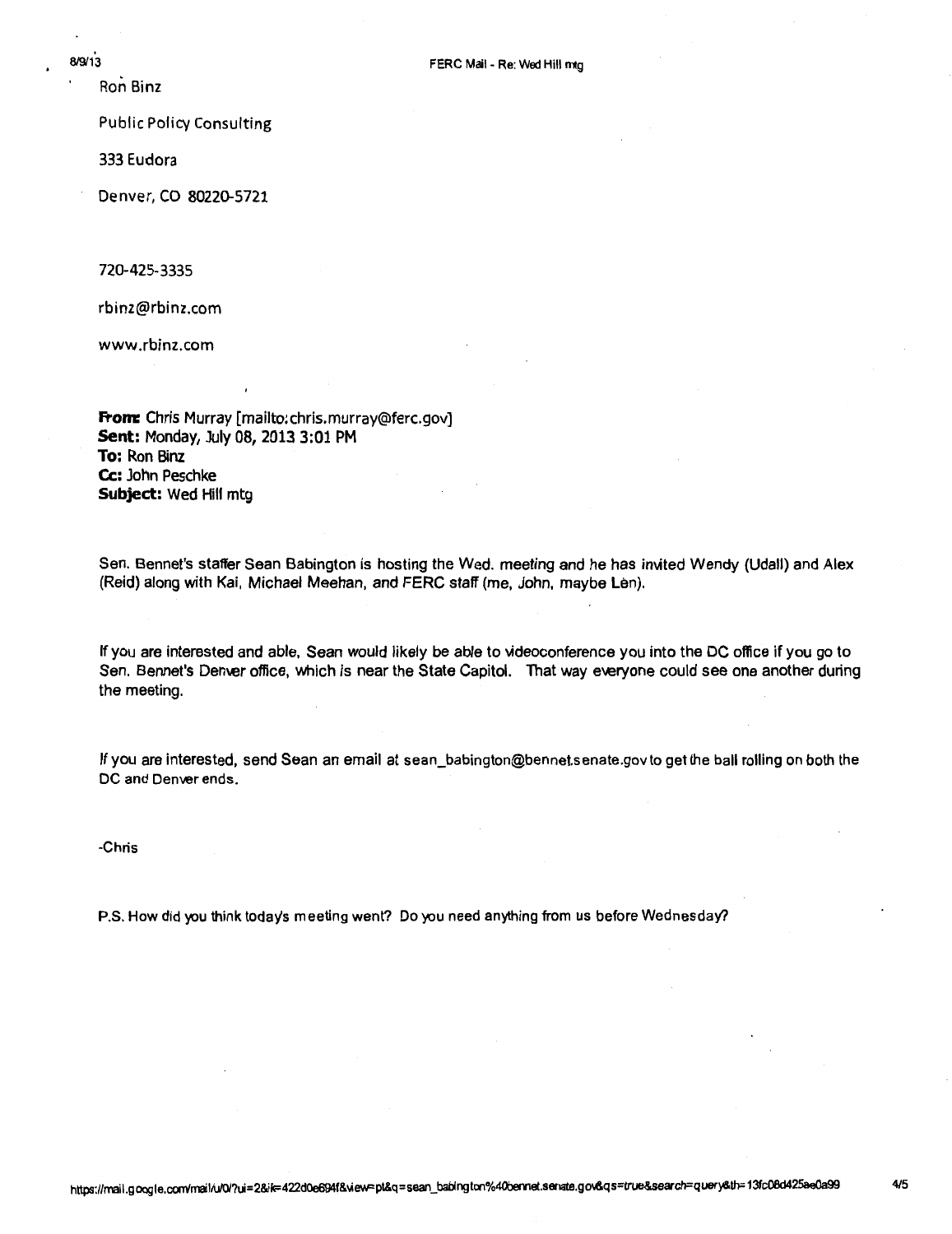John Peschke

Senate Liaison

Federal Energy Regulatory Commission

202-502-6714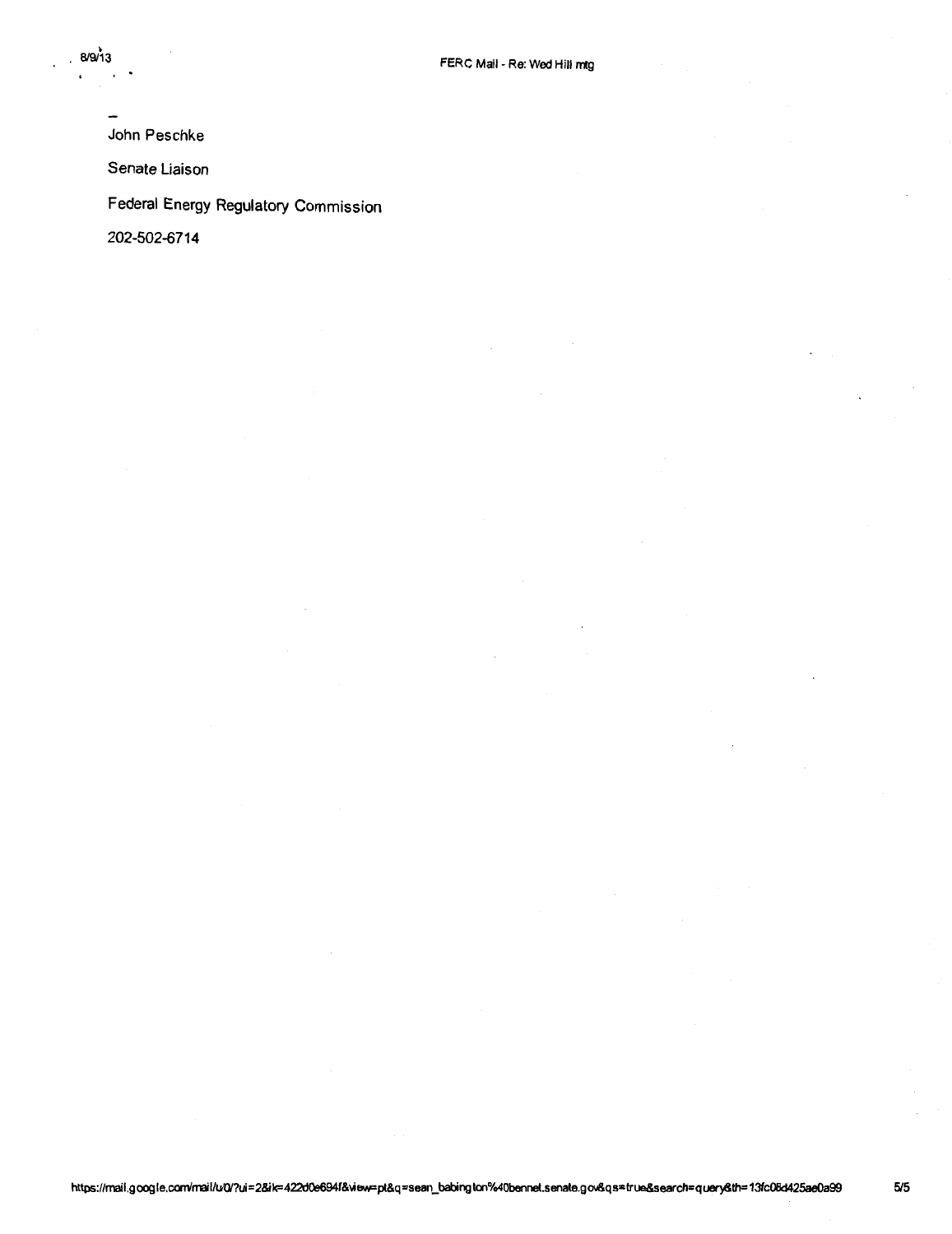

 $\ddot{\cdot}$ 

Chilis Mempy column carry present of your

#### Fwd: FW: Ron Blnz Nominated as Chairman of FERC • Supporter Statements 1038800

Chris Murray <chris.murray@ferc.gov> To: Craig Cano <craig.cano@ferc.gov>

Wed, Jul 24, 2013 at 12:49 PM

- Forwarded message -From: Mary O'Driscoll <mary.o'driscoll@ferc.gov> Date: Thu, Jul 18, 2013 at 3:02 PM Subject: Fwd: FW: Ron Blnz Nominated as Chairman of FERC - Supporter Statements To: Chris Murray <chris.murray@ferc.goV>

Here's what Jeff Beattie of The Energy Daily sent to me.

I'll let you know if I hear from Jeff that he's pursuing this story.

- Forwarded message -From: Beattie, Jeff <Jeff.Beattle@ihs.com> Date: Thu, Jul 18, 2013 at 1:56 PM Subject: FW: Ron Binz Nominated as Chairman of FERC - Supporter Statements To: "Mary O'Driscoll (mary.o'driscoll@ferc.gov)" <mary.o'driscoll@ferc.gov>

Just FYI, here is the sort of stuff' this PR firm has been distributing, this came a couple hours after the nomination .

From: Sarah Elliott [mailto:sarah@vennsq.com] Sent: Thursday, June *21,* 2013 7:53PM To: Sarah Elliott Subject: Ron Binz Nominated as Chairman of FERC - Supporter Statements

Today, President Obama nominated Ron Binz, the former Chairman of the Colorado Public Utilities Commission, to serve as the Chairman of the Federal Energy Regulatory Commission (FERC). Below are statements from supporters about this nomination:

...... --~·· --· \_\_\_ .. 090P·--·· ----·-·---··------·--·----·-M--------... ----··-------~-·-· 0 ·----- M\_ ........ --···00oo0o0 ""' '''' 00 o

Statement on Nomination of Ron Binz as FERC Chairman from Ralph Izzo, Public Service Enterprise Group chairman, CEO and President

Redacted Pursuant to FOIA Exemption 5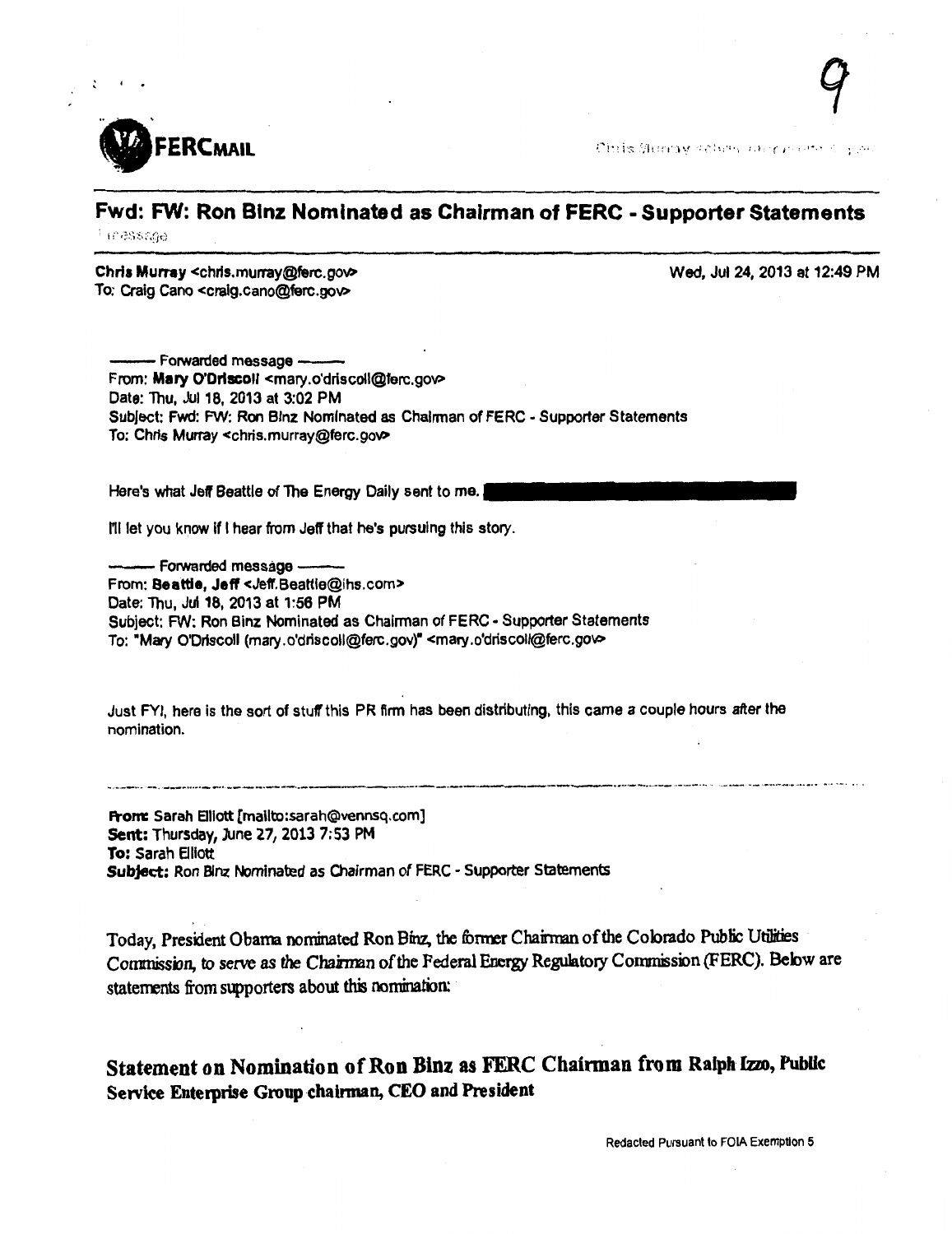The electric industry is experiencing rapid change and technological advances and Ron Binz is a strong and  $\sim$ timely choice to lead FERC. Ron has both the experience and intellect to hit the ground running and ensure thoughtful consideration of emerging opportunities.

In Colorado, he showed a willingness to work with diverse groups and elected officials of both parties to develop and implement commonsense legislation. His work on the Utilities 2020 project, as well as his diverse experience as a regulator, consumer advocate and policy expert will serve the country well as he leads FERC.

### Statement on Nomination of Ron Binz as FERC Chainnan from Lola Spradley, fonner Republican Speaker of the Colorado House of Representatives

During my years as Speaker of the Colorado House of Representatives, there were times I called on the Public Utilities Commission to be involved in policy issues and legislation so that the public interest was served. As Chair of the PUC, Ron's expertise and leadership proved critical to advance a balanced approach in Colorado. He will be an excellent addition to FERC.

#### Statement on Nomination of Ron Binz as FERC Chairman from Ben Fowke, chairman, president and CEO of Xcel Energy Inc.

The nomination of Ron Binz as FERC Chairman is a strong choice in this time of change for the utility industry. His understanding of the regulatory process makes him uniquely qualified to address the diverse set of issues facing utilities in the U.S., from grid modernization to carbon regulation. In Colorado, Binz demonstrated his leadership with foresight and a willingness to evolve regulatory compacts to deliver pragmatic solutions. His broad level of experience will be an asset to addressing these industry issues, and we are looking forward to working with him in this new position.

### Statement on Nomination of Ron Binz as FERC Chairman from Elena Nunez, Executive Director of Colorado Common Cause

As board chair of Colorado Common Cause, Ron Binz was a champion for policies to make government rrore open and accountable to the people. That perspective, coupled with his strong commitment to public service, will serve him well in his new role.

#### From White House news release: President Obama Announces More Key Administration Posts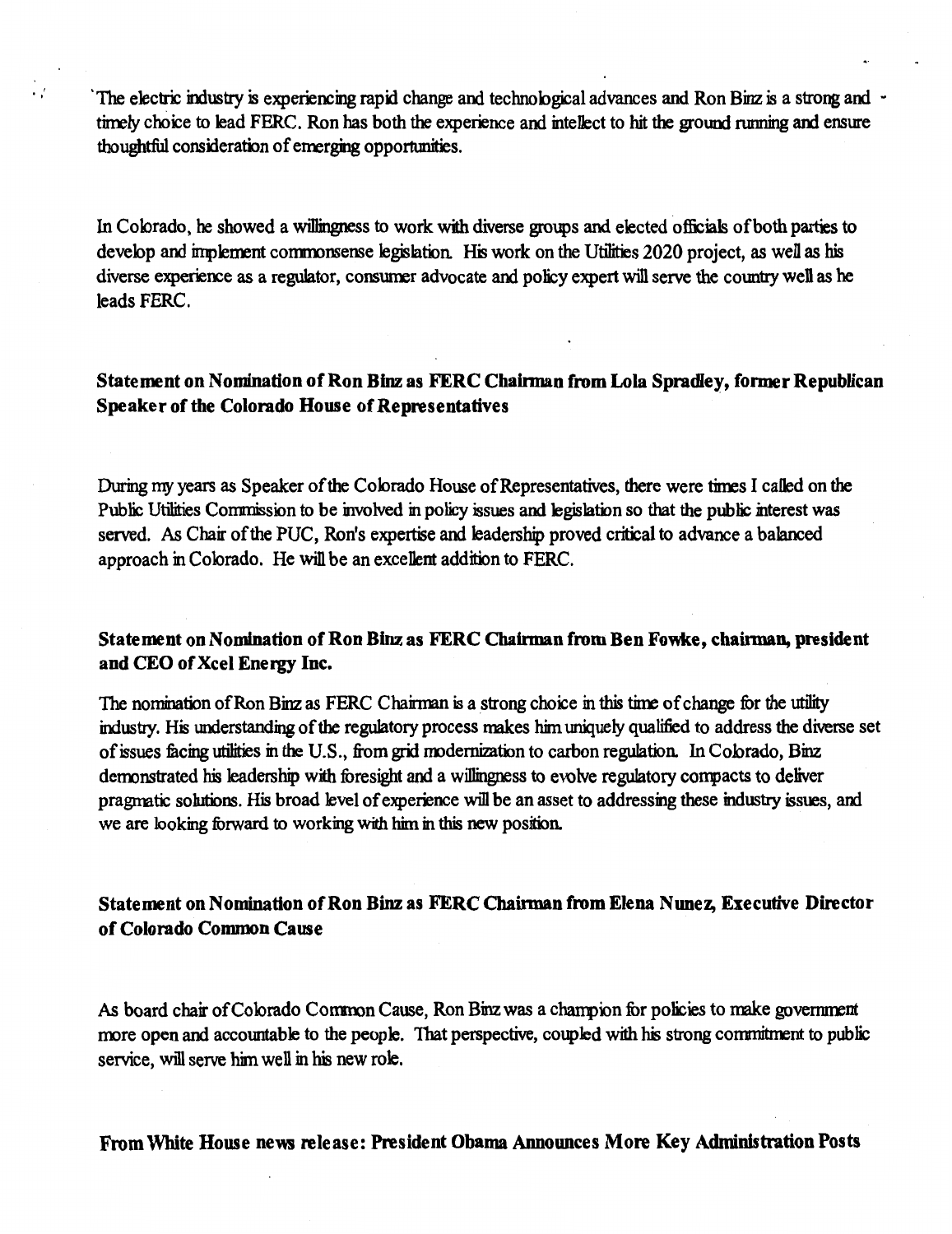. WASHINGTON, DC - Today, President Obama announced his intent to nominate the following individuals to key Administration posts:

Ron Binz, Nominee for Commissioner, Federal Energy Regulatory Commission, and upon appointment to be designated Chair

Ron Binz is the Principal for Public Policy Consulting, a position he has held since 2011. He is also a Senior Policy Advisor with the Center for the New Energy Economy. Previously, Mr. Binz served as Chairman of the Colorado Public Utilities Conmission from 2007 to 2011. From 1995 to 2006, he was President of Public Policy Consulting, and from 1996 to 2003, he was President and Policy Director of the Competition Policy Institute. Mr. Binz served as the Director of the Colorado Office of Consumer Counsel from 1984 to 1995. He received a B.A. from St. Louis University and an M.A. from the University of Colorado.

If you would like further information please contact:

Sarah Elliott

sarah@vennsq.com

206-678-4023

###

Sarah Elliott, Senior Vice President VennSquared Communications- Seattle Office

206-678-4023

sarah@vennsq.com

VennSQ.com

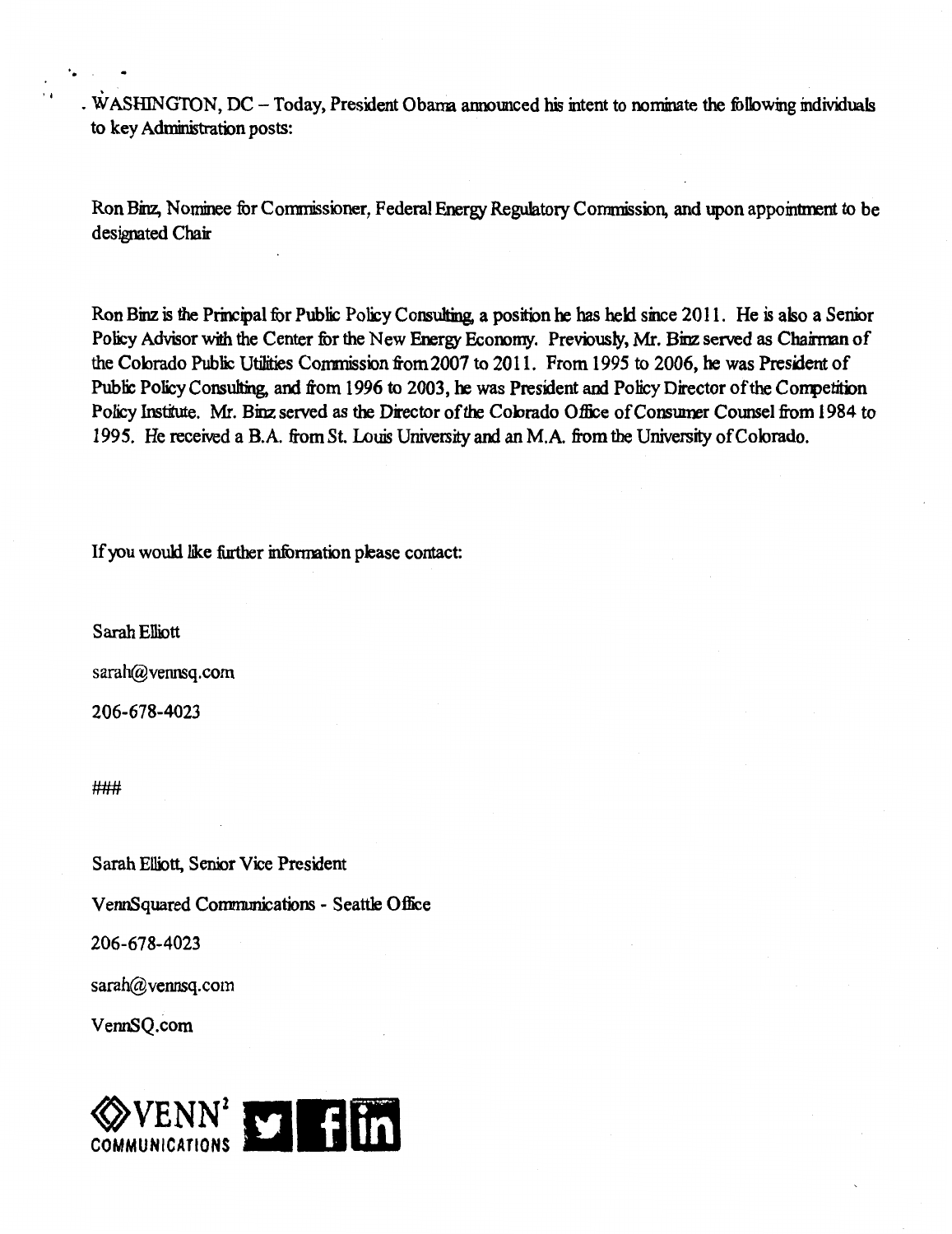Mary O'Driscoll Director, Division of Media Relations Office of External Affairs Federal Energy Regulatory Commission 888 First St. NE Washington, D.C. 20045 (202) 502-8680

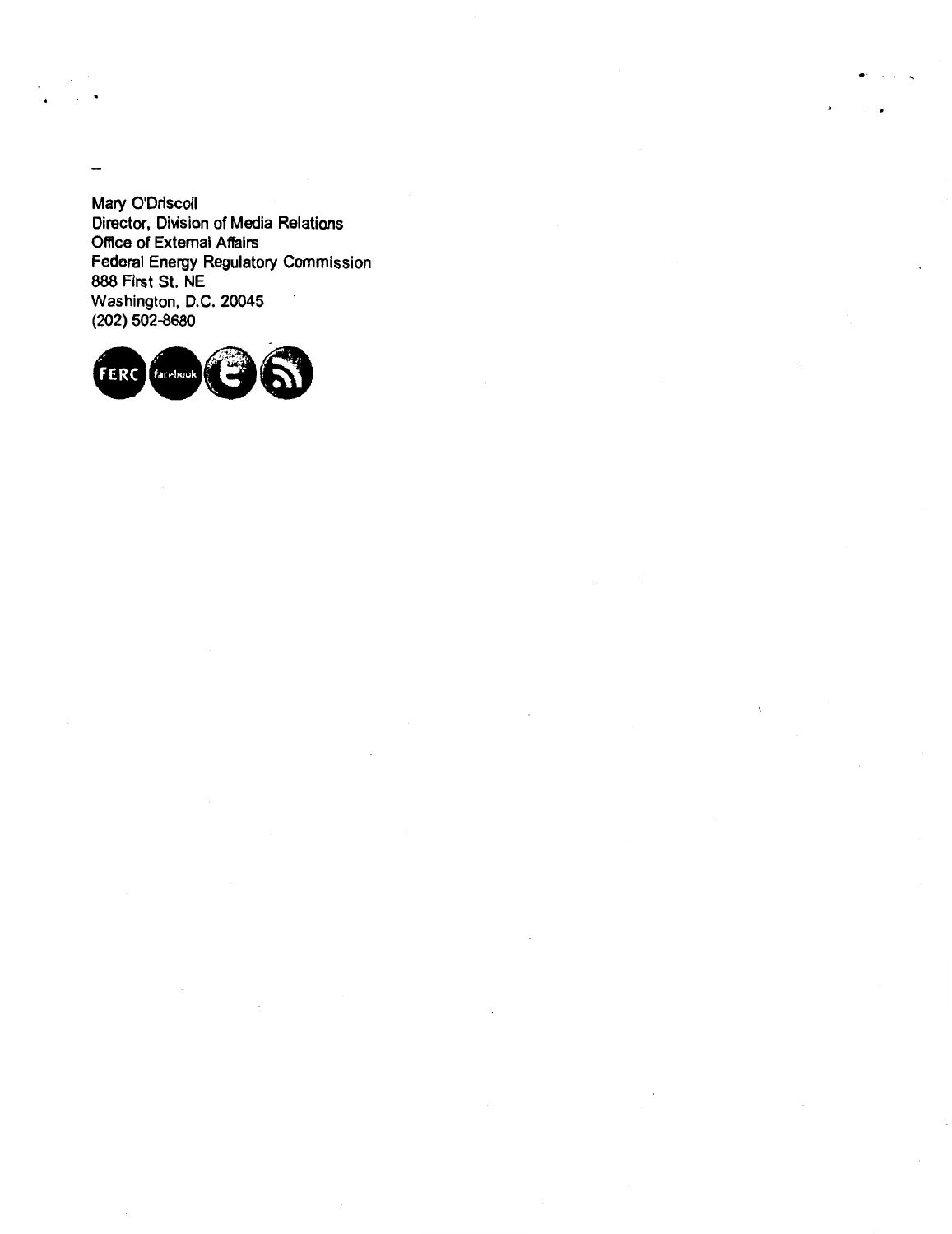

Chris Murroy Schris murray.iffers sports

# Fwd: Stories on the nominee

.~

Chris Murray <chris.murray@ferc.gov> To: "Stephens, Jeff" <Jeffrey\_M\_Stephens@who.eop.gov> Wed, Jul 24, 2013 at 10:37 AM

attached are two recent Binz stories

<sub>画</sub> twostorles.docx 20K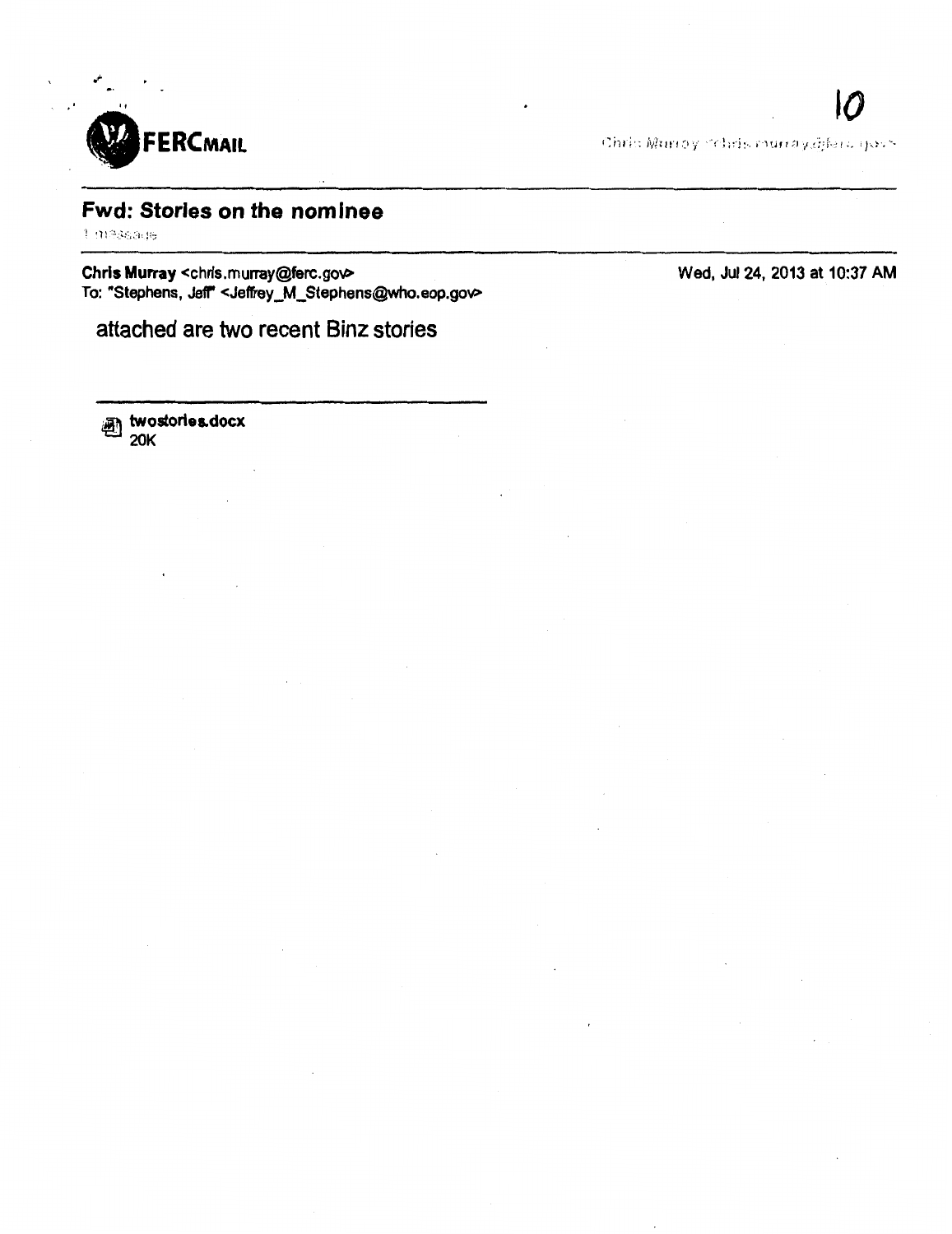The Energy Daily

July 24, 2013

. .

# **Utility CEOs on board for PR push for FERC chair nominee**

BY JEFF BEATIIE

In an unusual effort that may signal anxiety about potential opposition in the Senate to the nomination, a clean tech advocacy group has hired a Washington, D.C.-based public relations firm to highlight support for the nomination of former Colorado energy regulator Ron Binz for chairman of the Federal Energy Regulatory Commission.

Minutes after Blnz was nominated for FERC chairman June 27, Venn Squared Communications shot emalls to reporters with several endorsements of Blnz, including from the chief executive officers of Xcef Energy, which has extensive operations in Colorado, and New Jersey-based Public Service Enterprise Group-both big utilities that routinely have business before FERC.

Also endorsing Blnz was Lola Spradley, former Republican speaker of the Colorado House of Representatives, who said Binz's "expertise and leadership proved critical to advance a balanced approach in Colorado. He will be an excellent addition to FERC."

The endorsements could be useful to Blnz-a green-leaning Democratic appointee-in warding off attacks from GOP and coal-friendly senators who might be unhappy with Binz's efforts In Colorado supporting closure of some of Xcel's coal plants.

No senator has raised any questions about the PR effort for Binz, but It surprised some FERC watchers, who say they do not recall such visible public relations work backing a FERC nominee. Some have also wondered who is footing the bill for the work of Venn Squared Communications on behalf of Binz's nomination.

Turns out it is the Green Tech Action Fund (GTAF), which calls Itself a non-partisan, tax-exempt grant-making organization "affiliated with" the Energy Foundation, a San Francisco-based partnership of several large foundations that back green energy and energy efficiency initiatives.

While the Energy Foundation is a 501 c(3) non-profit under Internal Revenue Service rules, which limits its ability do advocacy work, the Green Tech Action Fund Is a 501c(4) organization, a class of non-profits that can advocate more freely.

In a statement Monday, the Green Tech Action Fund said it "believes that Ron Binz's regulatory approach as chairman of the Colorado Public Utilities Commission was sound and we support President Obama's decision to nominate him to be the next chairman of FERC.

"Our support includes helping to make sure accurate information about Ron and his record are In the media as the Senate considers this important nomination. GTAF is a 501c (4) organization that supports clean energy policy."

Among the Energy Foundation's board members are Mark Burget, executive vice president and North American regional director of The Nature Conservancy; William Ruckelshaus, Environmental Protection Agency administrator under President Ronald Reagan; and former Colorado Gov. Bill Ritter (D), who appointed Binz to the Colorado PUC and later hired Binz at the Center for the New Energy Economy at Colorado State University, where Ritter is the director.

It is routine for companies, trade groups and interest groups to lobby quietly for favored government nominees. What could spark questions, however, is support for a nominee from a firm or interest group that might later be subject to regulatory rulings by the nominee.

Binz has been nominated to replace current FERC Chairman Jon Wellinghoff, and the two share strong support for renewable energy and energy efficiency. Binz also has been outspoken on the need for U.S. policymakers to begin curbing greenhouse gas emissions to combat climate change-a goal President Obama pledged to pursue in a major June speech.

However, there are signs that Binz could face tough questioning from some Republicans and coal-country senators at his confirmation hearing before the Senate Energy and Natural Resources Committee, which will likely take place in September, a spokesman for committee Chairman Ron Wyden (0-0re.) said Tuesday.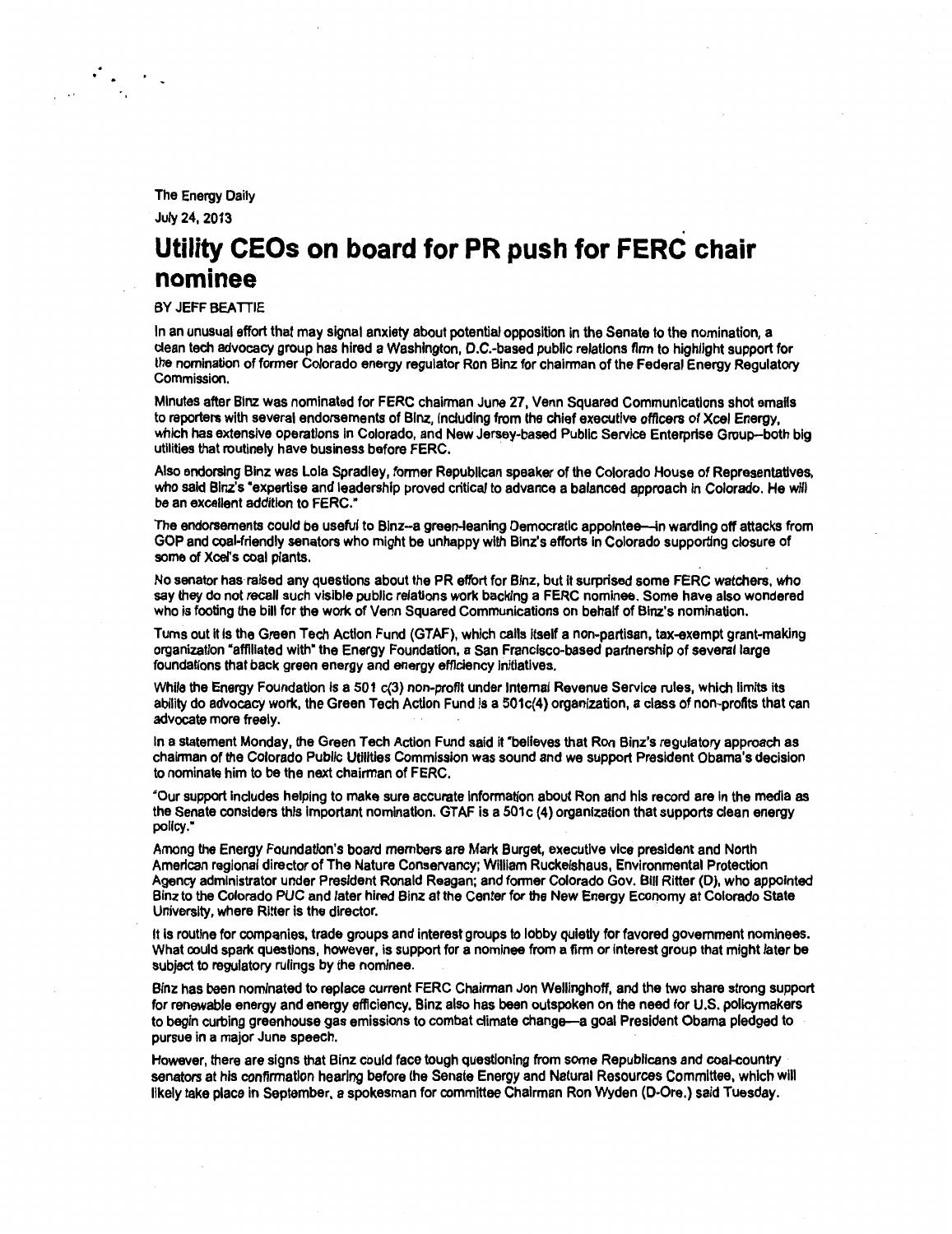Binz angered the coal industry in 2010 by helping shape a state law requiring Xcel Energy and other utilities In the state to retrofit, repower or shutter much of their coal-fired generation to reduce regional haze pollution. Although the Colorado Mining Association moved to have Blnz recuse himself from subsequent related PUC proceedings, the PUC rejected the motion and the decision was upheld by a state appeals court.

However, that criticism could be substantially undercut by the endorsements given to Blnz by Xcel Energy Chairman, President and CEO Ben Fowke. In the press release issued by Venn Squared Communications, Fowke said Blnz as Colorado PUC chairman "demonstrated his leadership with foresight and a willingness to evolve regulatory compacts to deliver pragmatic solutions."

Ralph lzzo, chairman and president of Public Service Enterprise Group, praised Blnz in the Venn Squared press release for his work In Colorado, saying he "showed a willingness to work with diverse groups and elected officials of both parties to develop and Implement commonsense legislation."

However, Binz may be grilled by Republican senators over his outspoken support in the past for government action to cut carbon emissions.

In a 2010 op-ed in IHS The Energy Daily, Binz called for a "cap-and-innovate" system to cut carbon dioxide (C02) emission from electric utilities. His proposal would allocate C02 allowances to utilities for free and then slowly reduce the allowances to force utilities to find cost-effective ways to lower emissions.

He also suggested creating a \$4 per metric ton "research tax" on CO2 emissions to generate about \$10 billion for research and development on carbon capture and sequestration technology, renewables and energy storage. The research tax would raise U.S. electric rates by less than 3 percent, Blnz wrote.

Sen. Lisa Murkowskl (Alaska), ranking Republican on energy committee, issued a decidedly cool statement on Binz' nomination after It was announced, saying she would "carefully consider the nominee's qualifications and fitness to serve- not only as commissioner, but also as chair."

Binz also faces the risk of losing key Democratic senators on the energy committee, most notably Sen. Joe Manchin (D-W. Va.), who has been among the loudest voices assailing Obama for climate policies and regulatory actions hurting the coal industry.

However, Manchln will feel pressure to support his party's nominee for FERC chair, and he has stayed mum on Binz's nomination thus far.

Sen. Mary Landrleu (0-La.), another Democratic committee member who generally supports fossil fuel industries, also has not tipped her hand on Binz's nomination.

E&E Dally

# **FERC: Clean energy group taps PR firm to advocate for Binz amid mounting attacks**

Hannah Northey, E&E reporter

Published: Tuesday, July 23, 2013

Clean energy advocates have hired a Washington, D.C.-based public relations firm to advocate for President Obama's pick to head the Federal Energy Regulatory Commission and thwart Increasing attacks from Colorado's coal industry and free market groups.

Green Tech Action Fund, a San Francisco group that describes itself as a nonpartisan grant-making organization, has hired VennSquared Communications to advocate for Ron Binz as the next chairman of FERC.

If confirmed by the Senate, Binz would have a five-year term and replace Jon Welllnghoff at the helm of the commission, which regulates the electric grid, gas pipelines, liquefied natural gas export terminals and hydroelectric projects.

Sarah Elliott, senior vice president of VennSquared, said in a statement that the action fund believes Binz's regulatory approach when he chaired the Colorado Public Utilities Commission from 2007 to 2011 was "sound" and that the group supports his nomination.

Binz was not aware that the group had hired the firm and was not involved in selecting VennSquared, she added.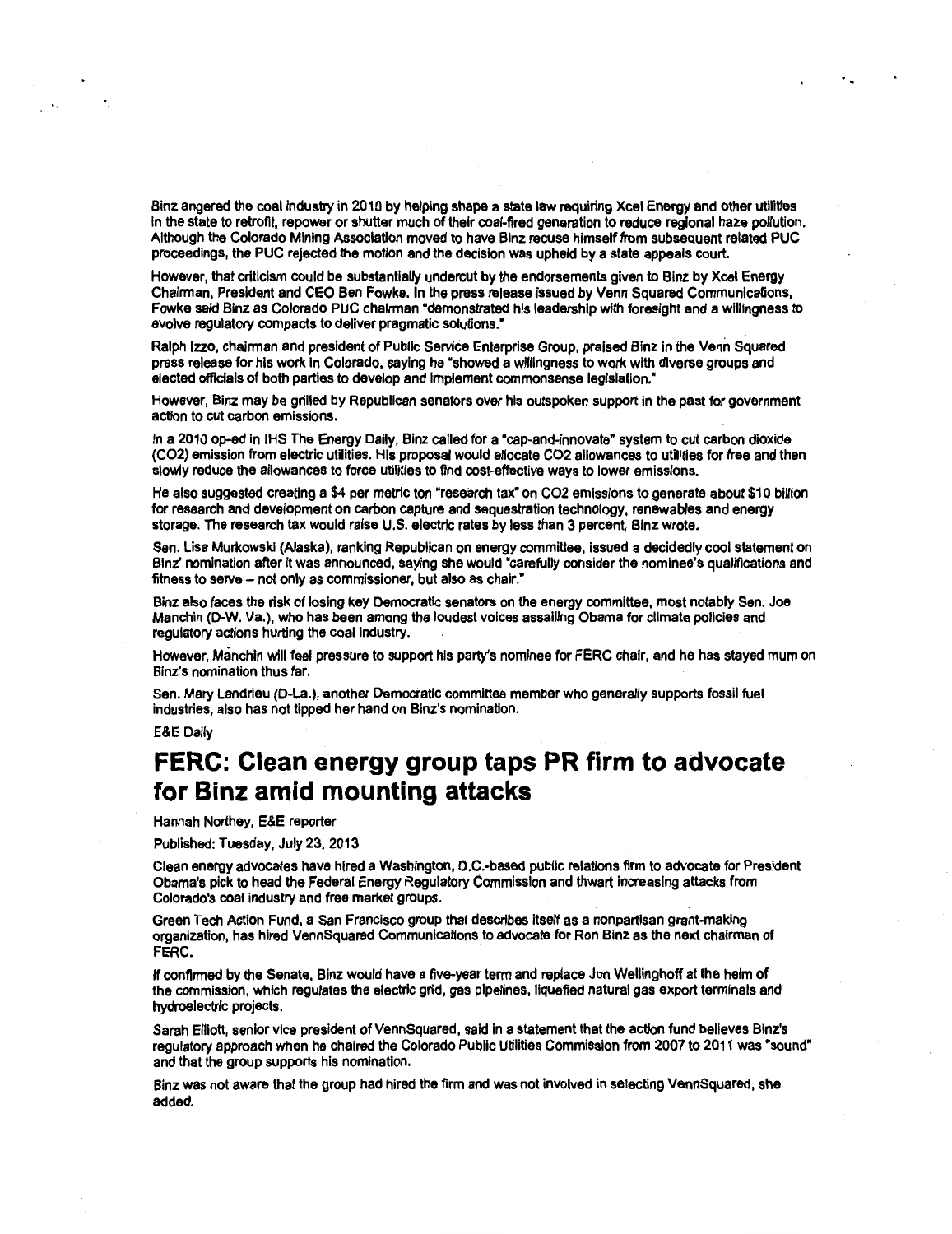"Our support includes helping to make sure accurate information about Ron and his record are in the media as the Senate considers this important nomination," Elliott said.

Clean energy advocates are ramping up their efforts amid increasing criticism from Colorado's coal industry, Denver-based libertarian think tank Independence Institute and Washington, D.C., think tank American Tradition Institute, which have accused Binz of promoting the Obama administration's "war on coal" (E&ENews PM, July 16).

Those groups have pointed to Binz's work on Colorado's contentious "Clean Air, Clean Jobs" legislation while leading the Colorado PUC, an effort that prompted Xcel Energy Inc. to shutter coal plants In the Denver area on then-Gov. Bill Ritter's (D) watch.

Just how much muscle the Green Tech Action Fund has is unclear.

The group was most recently involved in pushing a proposal on Michigan's state ballot that would have raised the state's renewable energy standard to 25 percent by 2025. The proposal, which has since failed, pitted utilities, chambers of commerce and their allies against environmentalists, public health advocates, faith groups and national organizations like the action fund (CiimateWire, Oct. 12, 2012).

It also remains unclear how the groups' messaging wars will play out on Capitol Hill and at Binz's hearing before the Senate Energy and Natural Resources Committee, which will likely take place after the August break.

Binz has secured the support of a number of large utilities and Democrats, but Sen. Lisa Murkowski of Alaska, the ranking Republican on the Energy and Natural Resources Committee, has vowed to "carefully consider" his qualifications.

"Binz has been a public figure since 1984, so there's plenty of material to review," Robert Dillon, a spokesman for the senator, said In a statement. "The chairman of FERC must have a record of balance, fairness and judiclal temperament. And he must be willing to recognize and accept the commission's distinct role. •